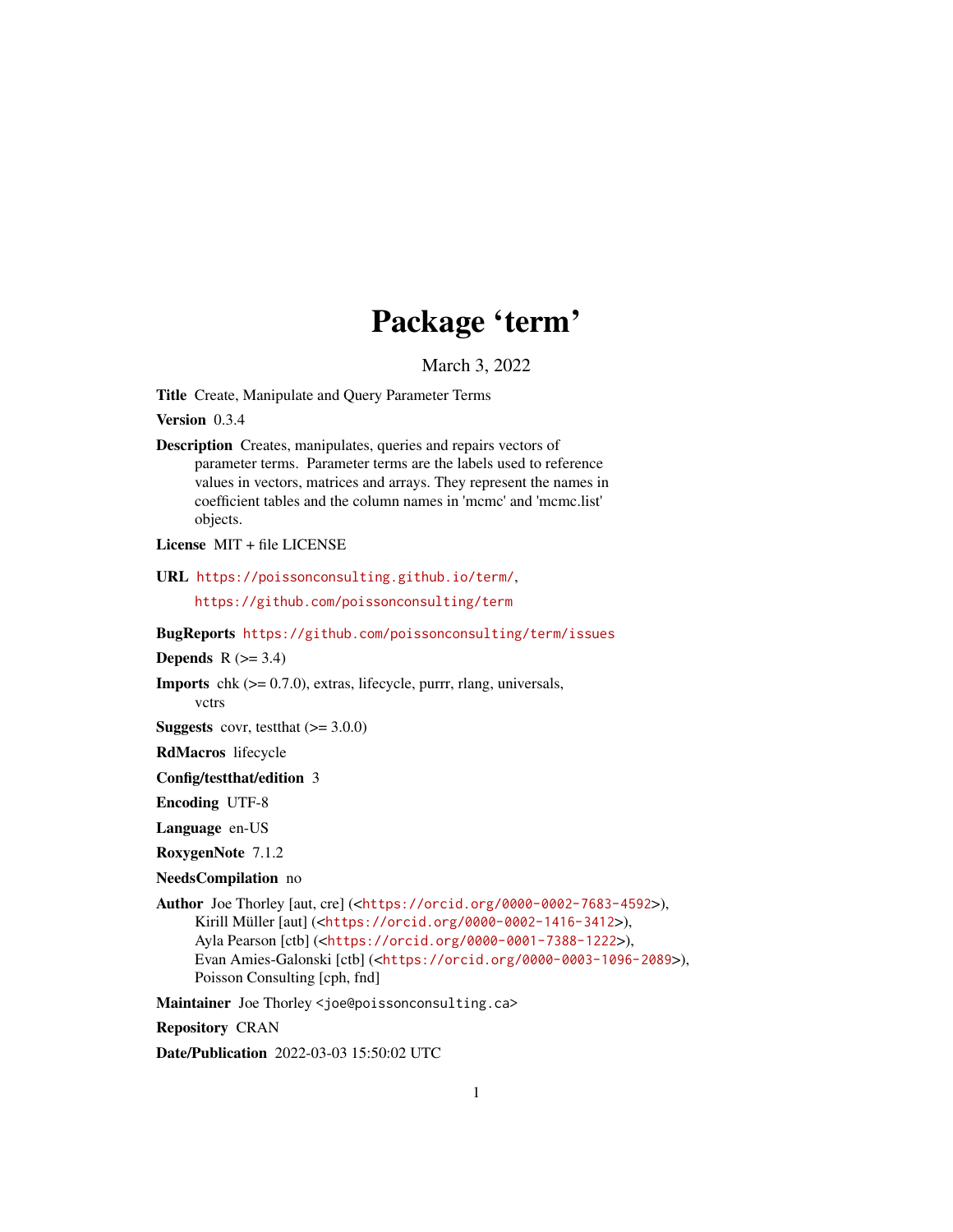## R topics documented:

| as term      | 3  |
|--------------|----|
|              | 4  |
| chk_term     | 5  |
|              | 6  |
|              | 7  |
|              | 7  |
|              | 8  |
|              | 9  |
|              | 10 |
| is term      | 10 |
|              | 11 |
|              | 12 |
|              | 12 |
|              | 13 |
|              | 13 |
|              | 14 |
|              | 15 |
|              | 15 |
|              | 16 |
|              | 17 |
|              | 17 |
|              | 18 |
| pars.default | 19 |
|              | 19 |
|              | 20 |
|              | 21 |
|              | 22 |
|              | 23 |
|              | 23 |
|              | 24 |
|              | 25 |
| subset.term  | 26 |
|              | 27 |
|              | 28 |
|              | 29 |
| tindex       | 29 |
|              | 30 |
|              | 31 |
|              |    |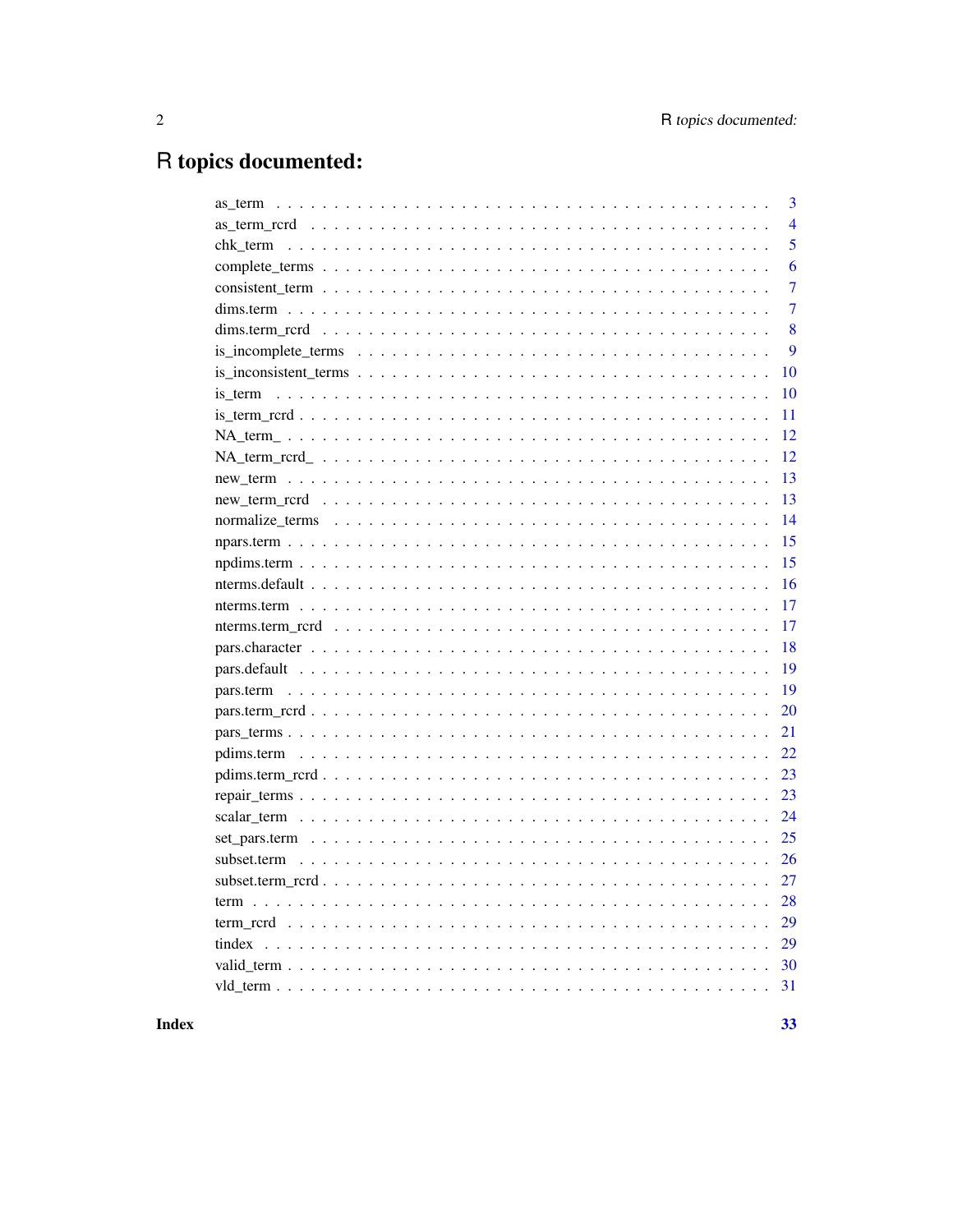<span id="page-2-1"></span><span id="page-2-0"></span>

Coerces an R object to a [term-vector\(\)](#page-27-1).

#### Usage

```
as\_term(x, \ldots)as.term(x, \ldots)## S3 method for class 'character'
as_{\text{term}}(x, \text{ repair} = \text{FALSE}, \text{ normalize} = \text{ repair}, \dots)## S3 method for class 'numeric'
as\_term(x, name = "par", ...)
```
#### Arguments

| X         | The object.                                    |
|-----------|------------------------------------------------|
| .         | Unused.                                        |
| repair    | A flag specifying whether to repair terms.     |
| normalize | A flag specifying whether to normalize terms.  |
| name      | A string specifying the name of the parameter. |

#### Details

as.term has been [Soft-deprecated] for as\_term.

#### Methods (by class)

- character: Coerce character vector to term vector
- numeric: Coerce numeric object to term vector

#### See Also

[term-vector\(\)](#page-27-1) and [repair\\_terms\(\)](#page-22-1)

```
as_term(matrix(1:4, 2))
as_term(c("parm3[10]", "parm3[2]", "parm[2,2]", "parm[1,1]"))
```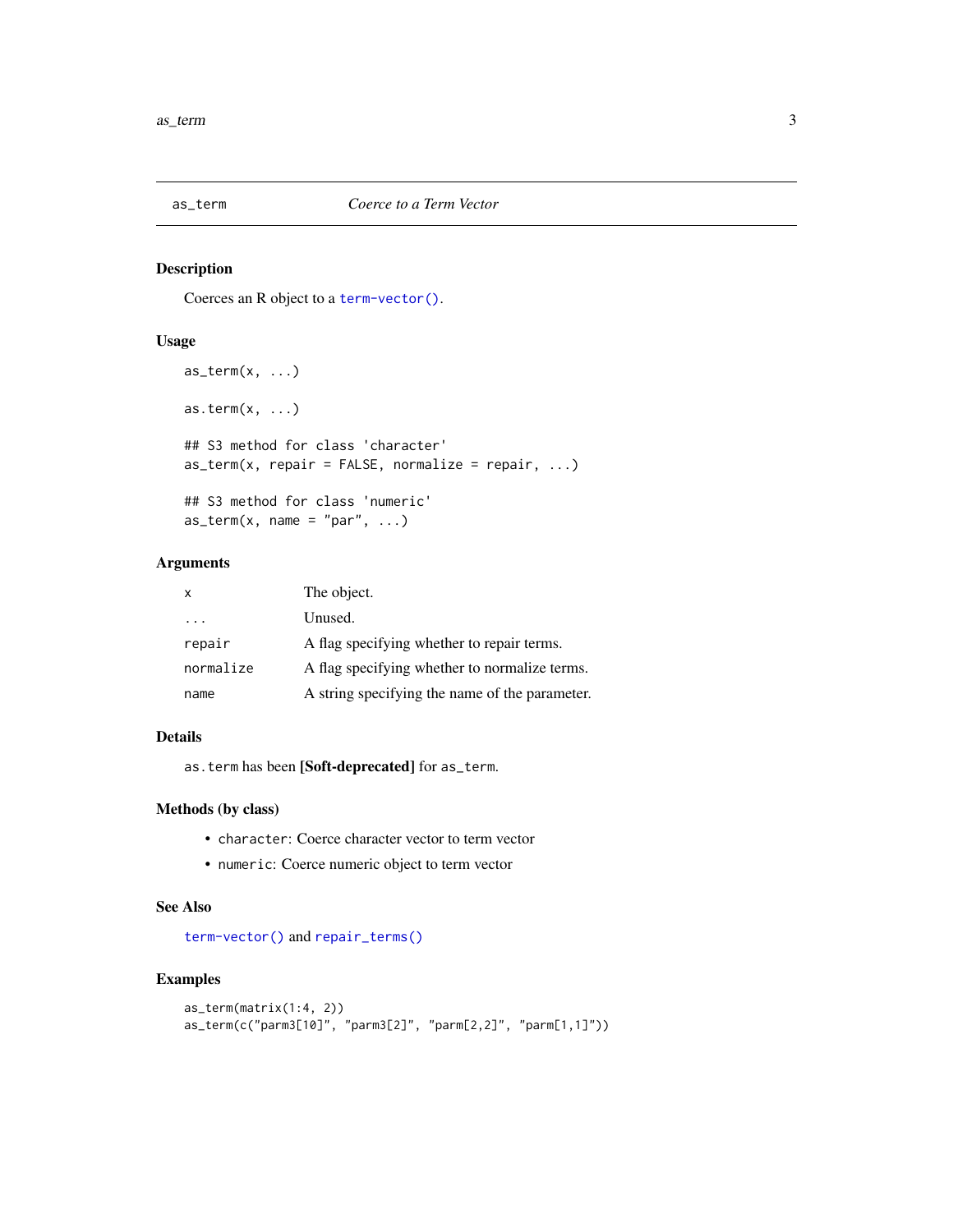<span id="page-3-0"></span>

Coerces an R object to a term\_rcrd.

#### Usage

```
as_{\text{term}_{\text{r}}}\text{card}(x, \ldots)## S3 method for class 'character'
as_{\text{term}_{\text{r}}}\text{card}(x, \text{ repair} = \text{FALSE}, \ldots)## S3 method for class 'numeric'
as_{\text{term}_{\text{r}}}\text{card}(x, \text{ name } = "par", \ldots)## S3 method for class 'term'
as_{\text{term}_{\text{r}}}\text{card}(x, \text{ repair} = \text{FALSE}, \ldots)
```
#### Arguments

| $\boldsymbol{\mathsf{x}}$ | The object.                                    |
|---------------------------|------------------------------------------------|
| .                         | Unused.                                        |
| repair                    | A flag specifying whether to repair terms.     |
| name                      | A string specifying the name of the parameter. |

#### Methods (by class)

- character: Coerce character vector to term\_rcrd
- numeric: Coerce numeric vector to term\_rcrd
- term: Coerce term vector to term\_rcrd

#### See Also

[as\\_term\(\)](#page-2-1) and [repair\\_terms\(\)](#page-22-1)

```
as_term(matrix(1:4, 2))
as_term(c("parm3[10]", "parm3[2]", "parm[2,2]", "parm[1,1]"))
```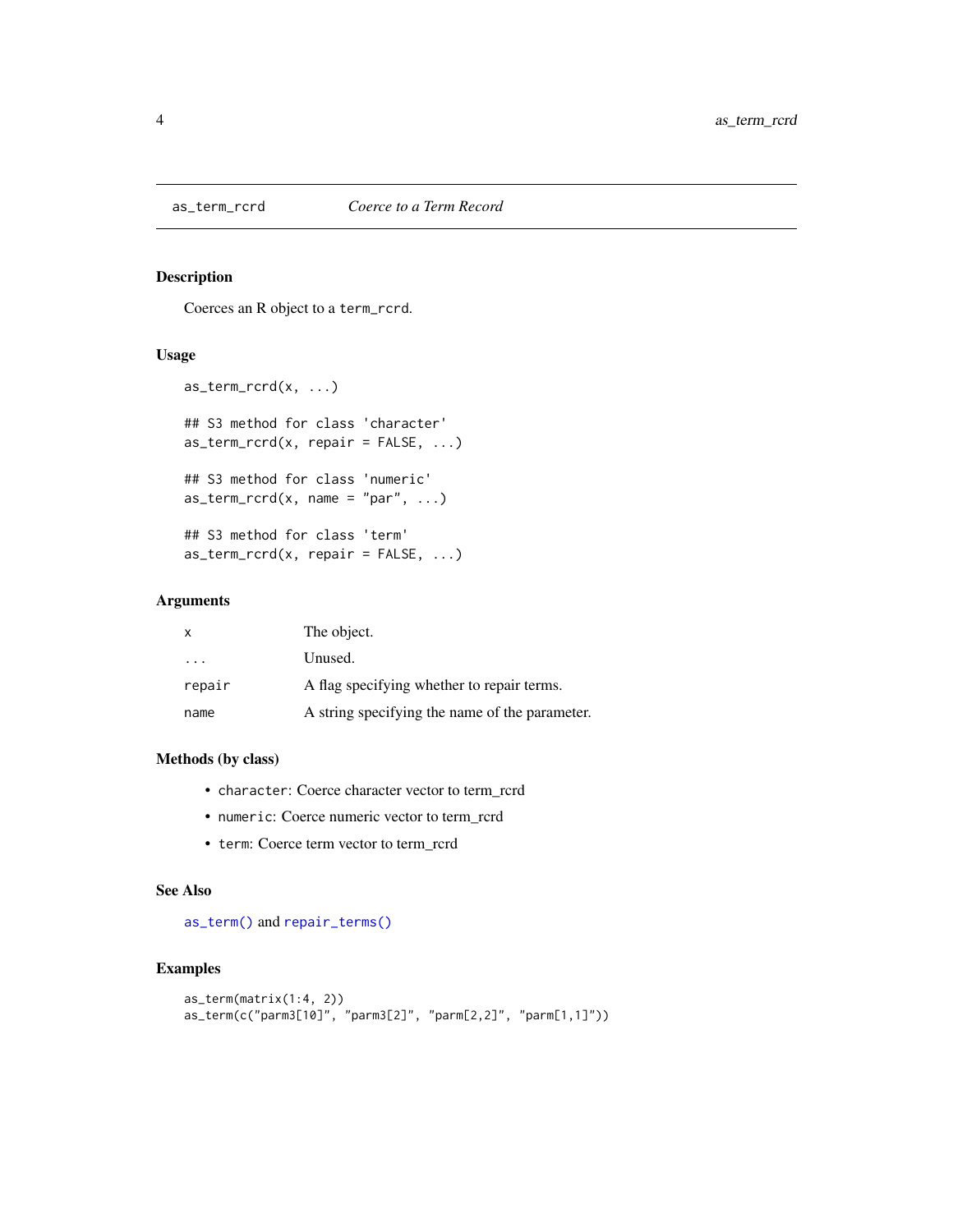<span id="page-4-1"></span><span id="page-4-0"></span>

Checks if term using [vld\\_term\(\)](#page-30-1) or [vld\\_term\\_rcrd\(\)](#page-30-2).

#### Usage

```
chk_term(x, validate = "complete", x_name = NULL)
```

```
chk_term_rcrd(x, validate = "complete", x_name = NULL)
```
#### Arguments

| X         | The object.                                                                                                                                                  |
|-----------|--------------------------------------------------------------------------------------------------------------------------------------------------------------|
| validate  | A string specifying the level of the validation. The possible values in order of<br>increasing strictness are 'class', 'valid', 'consistent' and 'complete'. |
| $x$ _name | A string of the name of object x or NULL.                                                                                                                    |

#### Value

NULL, invisibly. Called for the side effect of throwing an error if the condition is not met.

#### Functions

• chk\_term\_rcrd: Check Term Record

```
# chk_term
x <- term("x[2]", "x[1]")
chk_term(x)
x \leq -c("x[2]", "x[1]")try(chk_term(x, validate = "sorted"))
# chk_term_rcrd
x <- term_rcrd("x[2]", "x[1]")
chk_term_rcrd(x)
x \leq -c("x[2]", "x[1]")try(chk_term_rcrd(x, validate = "sorted"))
```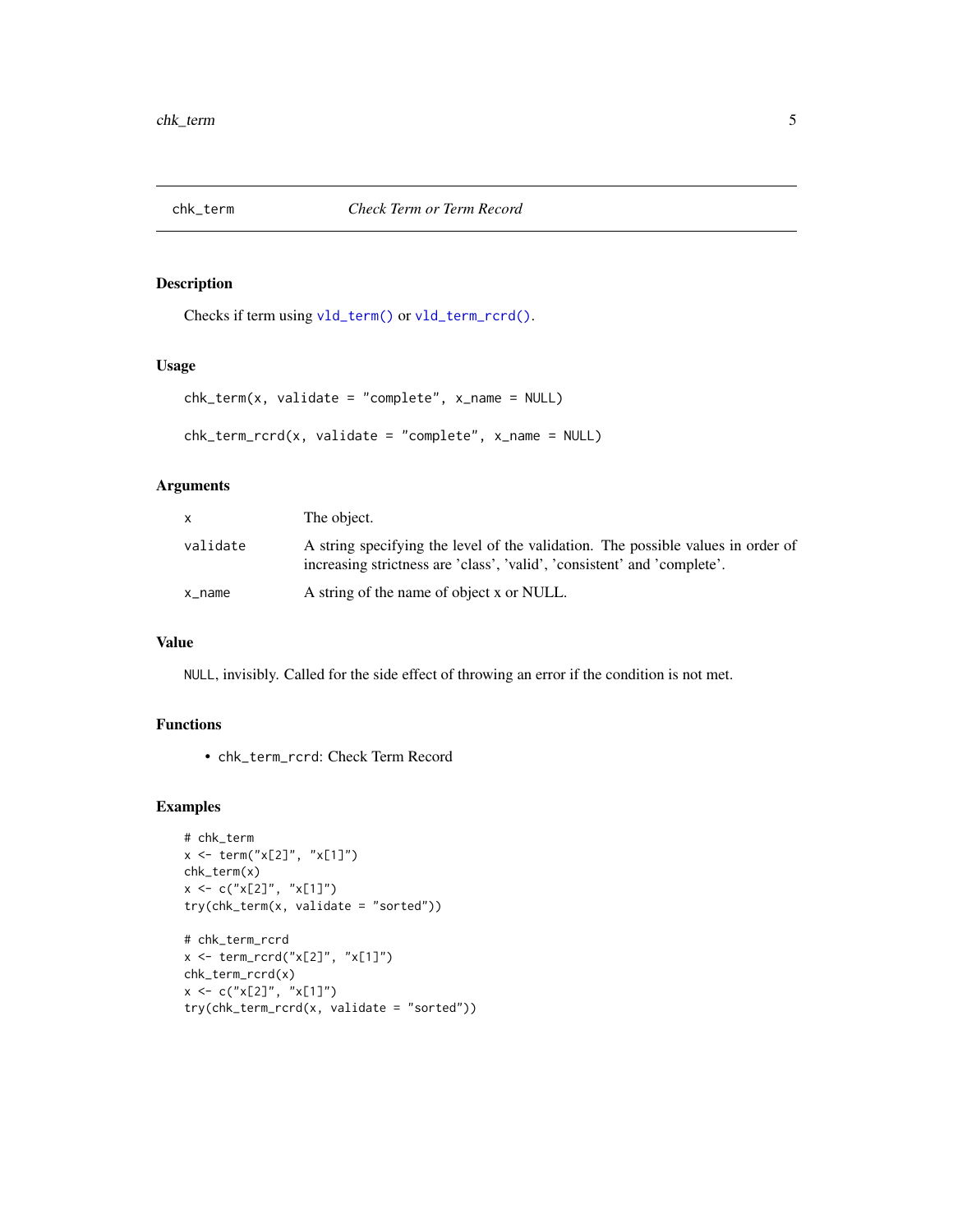<span id="page-5-1"></span><span id="page-5-0"></span>complete\_terms *Complete Terms*

#### Description

Completes an object's terms.

#### Usage

```
complete_terms(x, ...)
## S3 method for class 'term'
complete_terms(x, ...)
## S3 method for class 'term_rcrd'
complete_terms(x, ...)
```
#### Arguments

x The object. ... Unused.

#### Details

It must not have any invalid or missing (NA) values.

#### Methods (by class)

- term: Complete Terms for a term Vector
- term\_rcrd: Complete Terms for a term\_rcrd vector

#### See Also

[term-vector\(\)](#page-27-1), [repair\\_terms\(\)](#page-22-1) and [is\\_incomplete\\_terms\(\)](#page-8-1).

#### Examples

```
complete_terms(term("b[3]", "b[1]", "b[2]"))
complete_terms(term("z[2,2]", "z[1,1]"))
## Not run:
complete_terms(term_rcrd("b[3]", "b[1]", "b[2]"))
complete_terms(term_rcrd("z[2,2]", "z[1,1]"))
```
## End(Not run)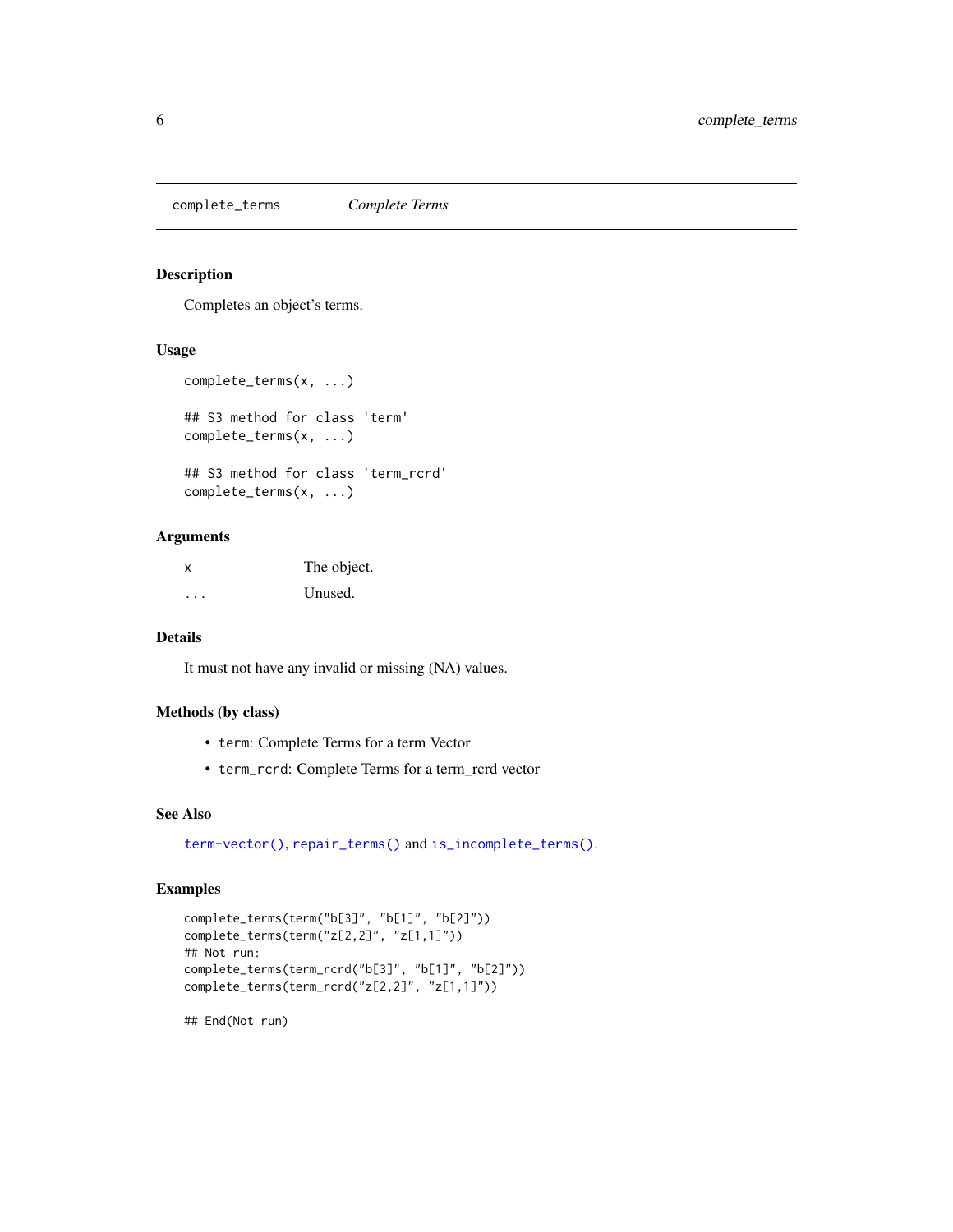<span id="page-6-1"></span><span id="page-6-0"></span>Test whether the number of dimensions of terms in the same parameter are consistent.

#### Usage

consistent\_term(x)

#### Arguments

x The object.

#### Value

A logical vector indicating whether the number of dimensions is consistent.

#### See Also

[term-vector\(\)](#page-27-1) and [npdims\(\)](#page-0-0)

#### Examples

```
consistent_term(term("alpha[1]", "alpha[3]", "beta[1,1]", "beta[2,1]"))
consistent_term(term("alpha[1]", NA_term_, "beta[1,1]", "beta[2]"))
```
dims.term *Dimensions*

#### Description

Gets the dimensions of an object.

#### Usage

## S3 method for class 'term' dims(x, ...)

#### Arguments

| X        | An object.                         |
|----------|------------------------------------|
| $\cdots$ | Other arguments passed to methods. |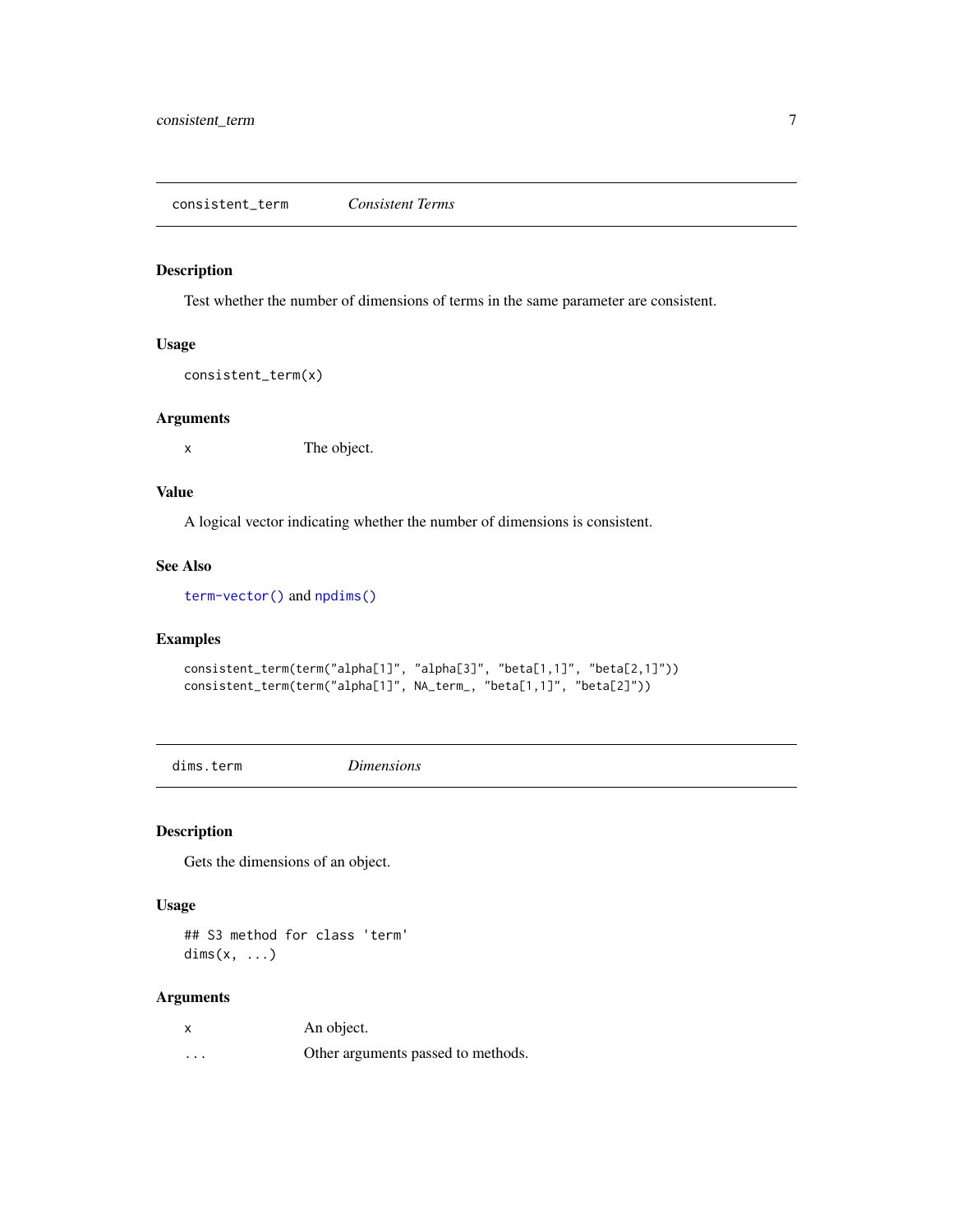#### <span id="page-7-0"></span>Details

Unlike base::dim(), dims returns the length of an atomic vector.

#### Value

An integer vector of the dimensions.

#### See Also

```
base::dim()
Other dimensions: ndims(), npdims(), pdims()
```
#### Examples

```
dims(term("beta[1,1]"))
dims(term("beta[1,1]", "beta[1,2]"))
```
dims.term\_rcrd *Dimensions*

#### Description

Gets the dimensions of an object.

#### Usage

## S3 method for class 'term\_rcrd'  $\text{dims}(x, \ldots)$ 

#### Arguments

| X        | An object.                         |
|----------|------------------------------------|
| $\cdots$ | Other arguments passed to methods. |

#### Details

Unlike base::dim(), dims returns the length of an atomic vector.

#### Value

An integer vector of the dimensions.

#### See Also

[base::dim\(\)](#page-0-0) Other dimensions: [ndims\(](#page-0-0)), [npdims\(](#page-0-0)), [pdims\(](#page-0-0))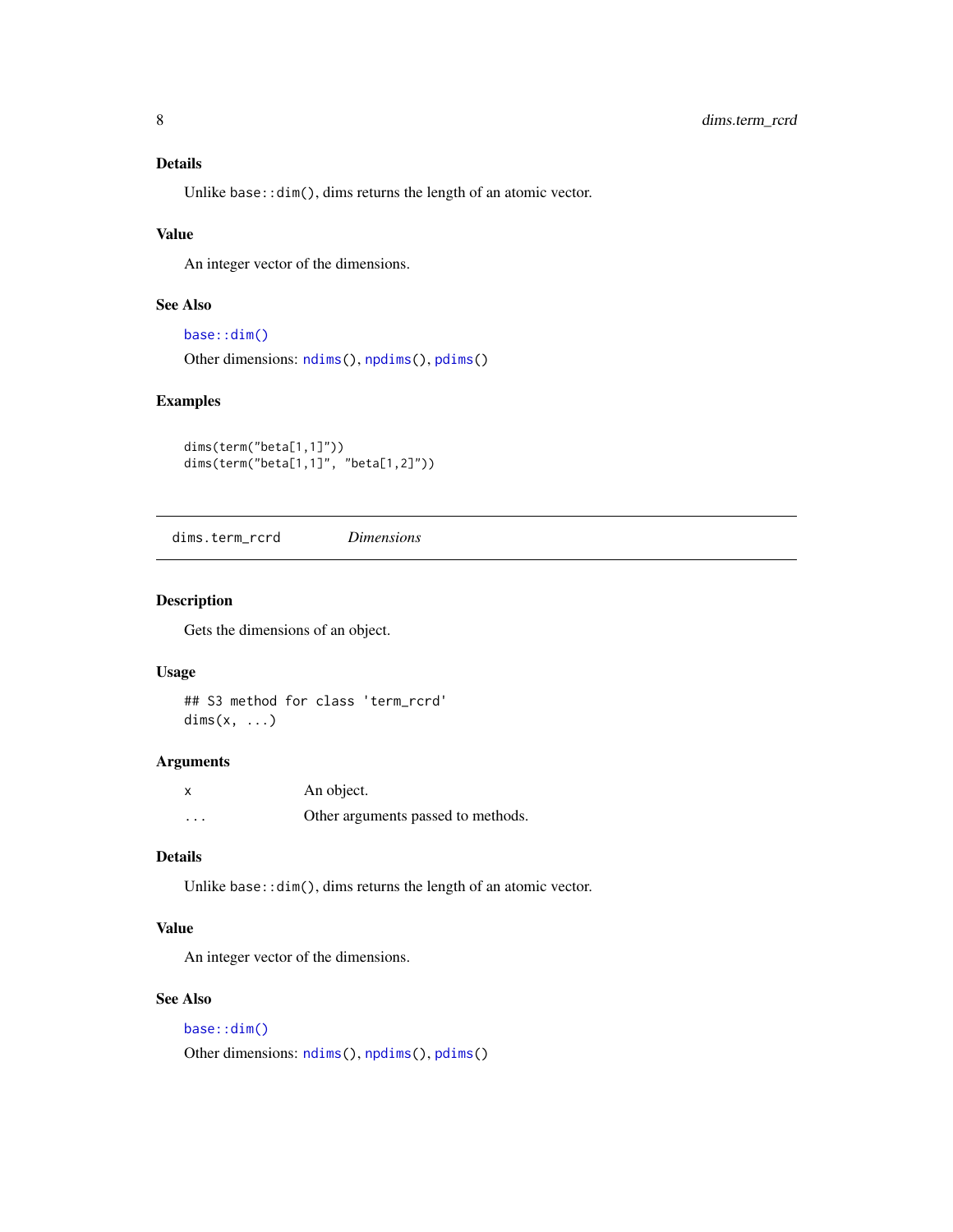<span id="page-8-0"></span>is\_incomplete\_terms 9

#### Examples

```
dims(term_rcrd("beta[1,1]"))
dims(term_rcrd("beta[1,1]", "beta[1,2]"))
```
<span id="page-8-1"></span>is\_incomplete\_terms *Is Incomplete Terms*

#### Description

Tests whether a term vector has absent elements. The vector should not require repairing.

#### Usage

```
is_incomplete_terms(x, ...)
```
#### Arguments

| x | The object. |
|---|-------------|
| . | Unused.     |

#### Value

A logical scalar indicating whether the object's terms are incomplete.

#### See Also

[term-vector\(\)](#page-27-1) and [complete\\_terms\(\)](#page-5-1)

```
is_incomplete_terms(term("b[2]"))
is_incomplete_terms(term("b[2]", "b[1]"))
is_incomplete_terms(term("b[2]", "b[1]", "b[1]"))
```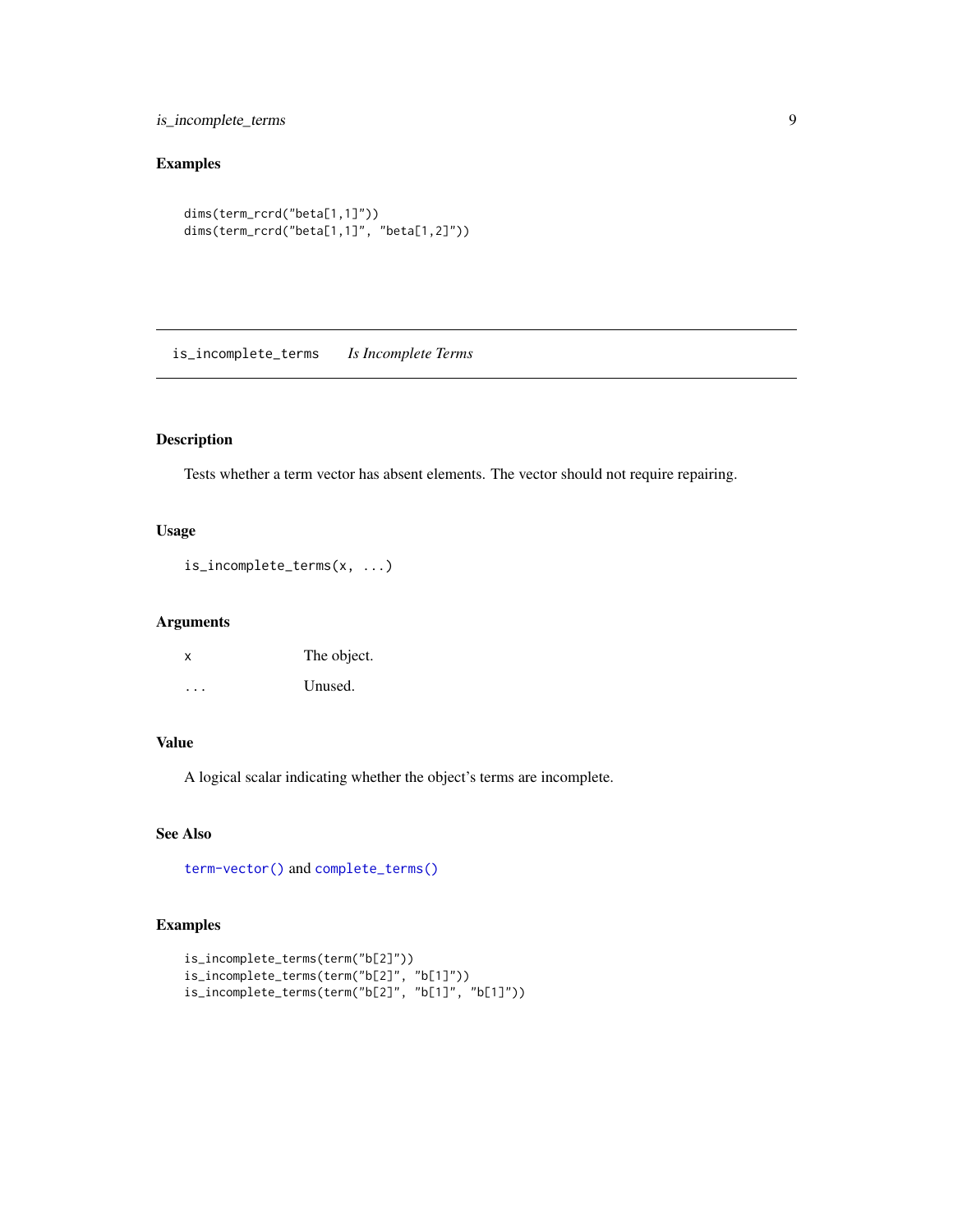<span id="page-9-0"></span>is\_inconsistent\_terms *Is Inconsistent Terms*

#### Description

Tests whether a term vector has inconsistent elements. Returns TRUE if includes missing or invalid terms.

#### Usage

```
is_inconsistent_terms(x, ...)
```
#### Arguments

x The object. ... Unused.

#### Value

A logical scalar indicating whether the object's terms are inconsistent.

#### See Also

[term-vector\(\)](#page-27-1) and [consistent\\_term\(\)](#page-6-1)

#### Examples

```
is_inconsistent_terms(term("b[2]"))
is_inconsistent_terms(term("b[2]", "b[1]"))
is_inconsistent_terms(term("b[2]", "b[1,1]"))
```
is\_term *Is Term*

#### Description

Tests whether an R object inherits from S3 class term.

#### Usage

is\_term(x)

#### Arguments

x The object.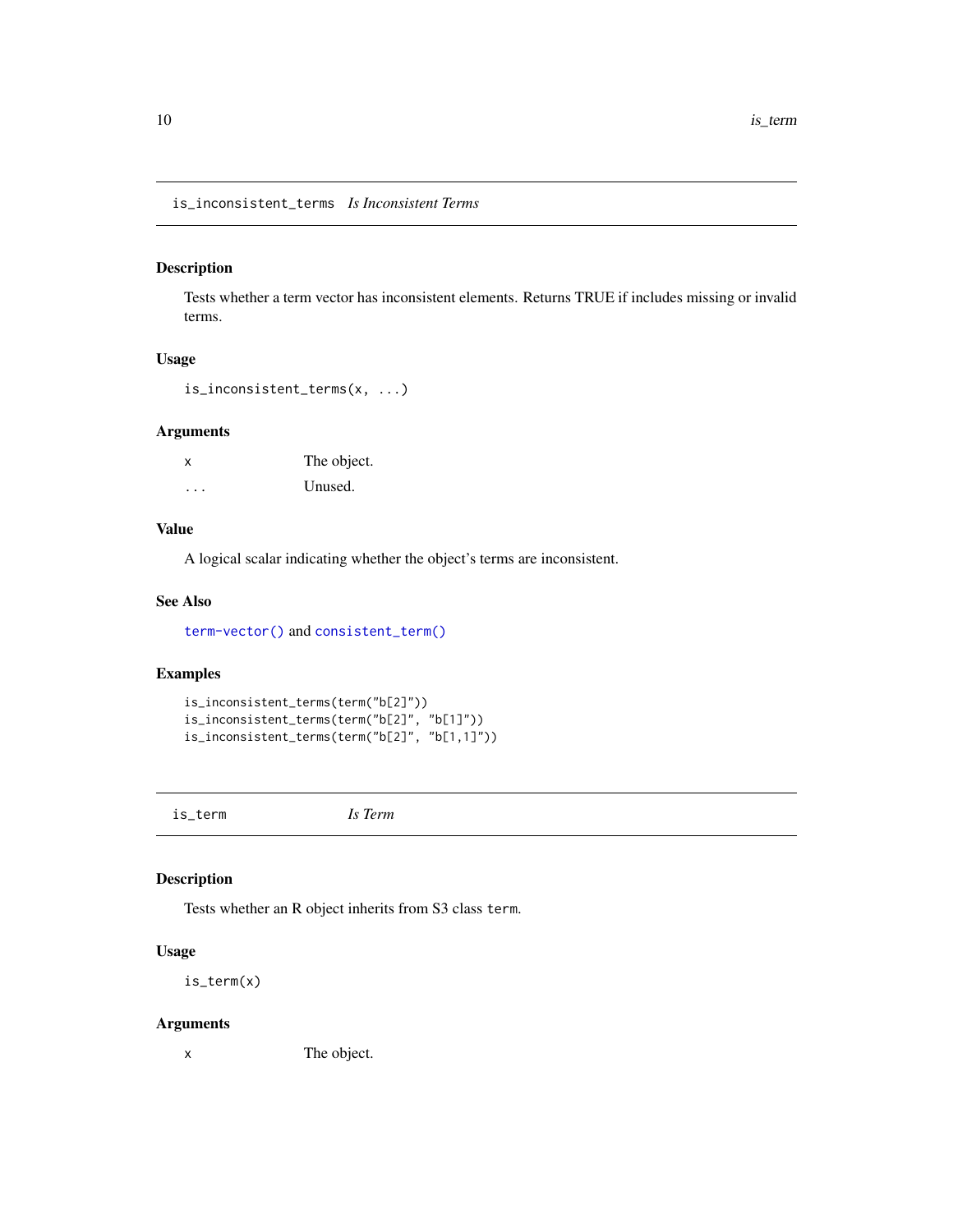<span id="page-10-0"></span>is\_term\_rcrd 11

#### Details

It does not test the validity of consistency of the term elements.

#### Value

A flag indicating whether the test was positive.

#### See Also

```
term-vector(), vld_term(), valid_term() and consistent_term()
```
#### Examples

```
is_term(c("parameter[2]", "parameter[10]"))
is_term(term("parameter[2]", "parameter[10]"))
```
is\_term\_rcrd *Is Term Record*

#### Description

Tests whether an R object inherits from S3 class term\_rcrd.

#### Usage

is\_term\_rcrd(x)

#### Arguments

x The object.

#### Details

It does not test the validity of consistency of the term elements.

#### Value

A flag indicating whether the test was positive.

#### See Also

[valid\\_term\(\)](#page-29-1) and [consistent\\_term\(\)](#page-6-1)

#### Examples

is\_term\_rcrd(new\_term\_rcrd())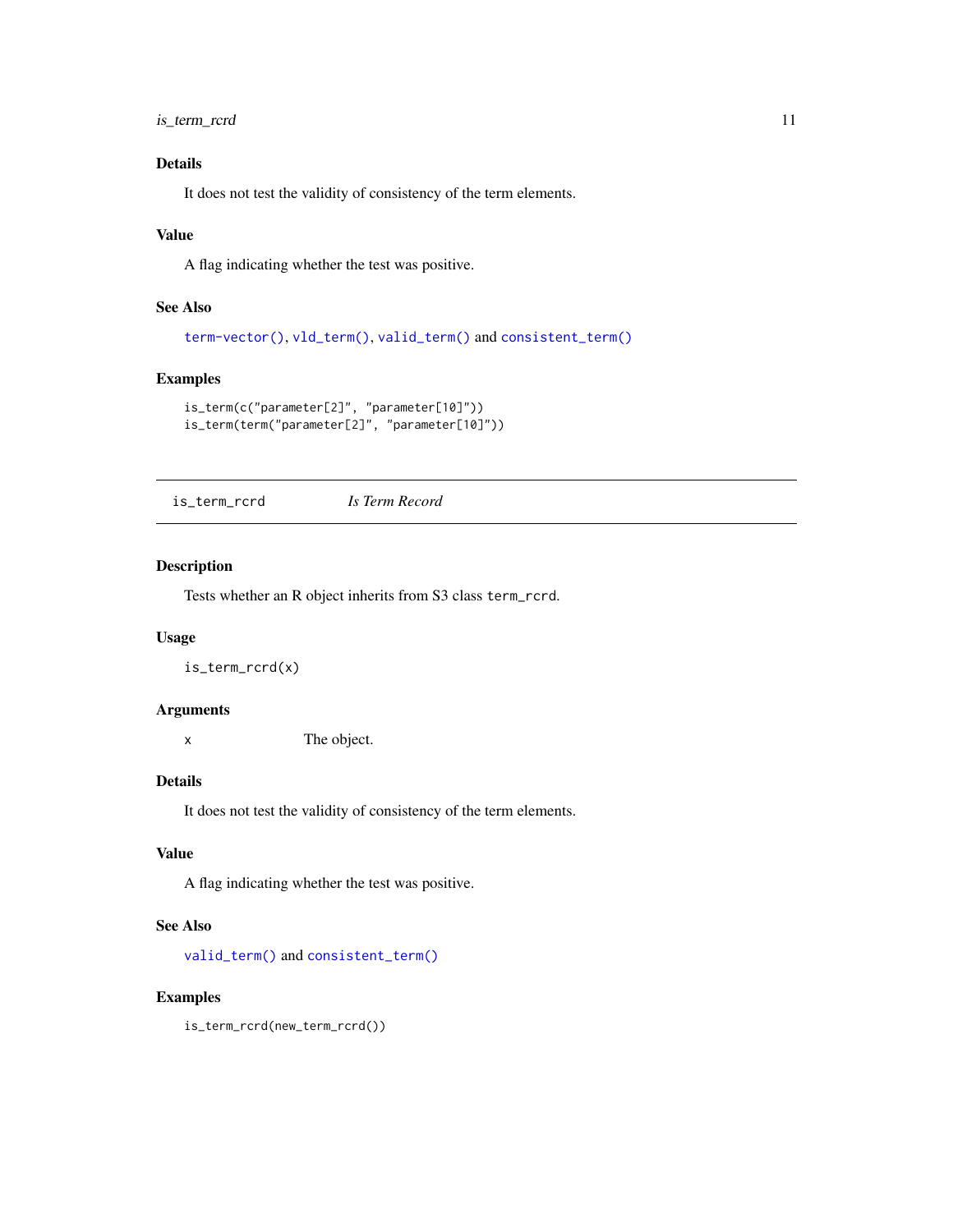<span id="page-11-0"></span>

A missing term element.

#### Usage

NA\_term\_

#### Format

An object of class term (inherits from vctrs\_vctr) of length 1.

#### See Also

[term-vector\(\)](#page-27-1)

#### Examples

is\_term(NA\_term\_) is.na(NA\_term\_)

NA\_term\_rcrd\_ *Missing Term*

#### Description

A missing term element of term\_rcrd type.

#### Usage

NA\_term\_rcrd\_

#### Format

An object of class term\_rcrd (inherits from vctrs\_rcrd, vctrs\_vctr) of length 1.

#### See Also

[term-vector\(\)](#page-27-1)

```
is_term_rcrd(NA_term_)
is.na(NA_term_)
```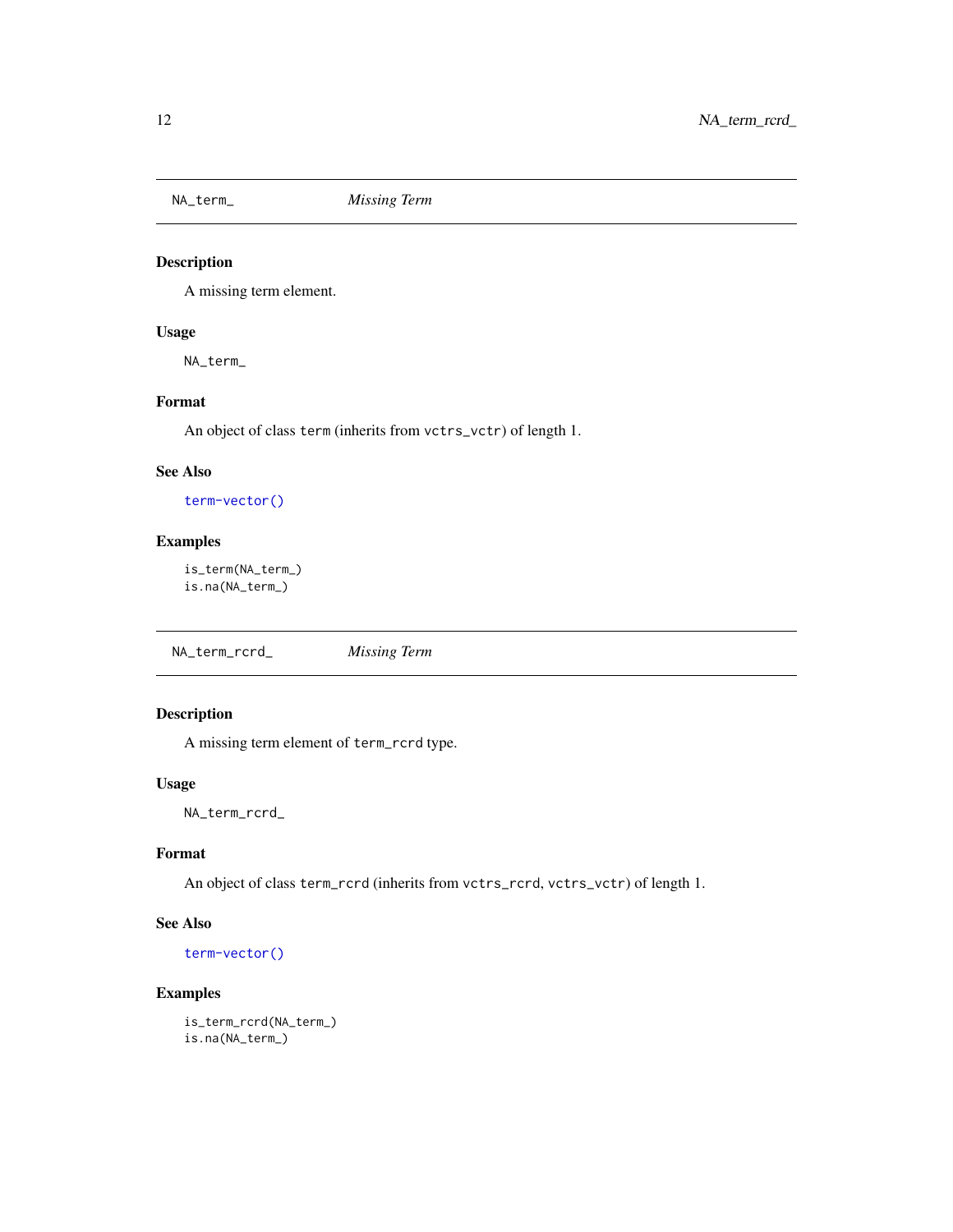<span id="page-12-2"></span><span id="page-12-0"></span>

Use this function to quickly construct a [term](#page-27-2) object from a character vector, without checking the input. Use [term\(\)](#page-27-2) to repair the input.

#### Usage

 $new_term(x = character())$ 

#### Arguments

x A character vector.

### See Also

[new\\_term\\_rcrd\(\)](#page-12-1)

#### Examples

```
new_term()
new_term(c("a", "b[1]", "b[2]"))
```
# Terms are not checked for validity: new\_term("r[") repair\_terms(new\_term("r["))

<span id="page-12-1"></span>new\_term\_rcrd *Construct a New Term Record Object*

#### Description

Use this function to quickly construct a term\_rcrd object.

#### Usage

```
new_term_rcrd(
 x = data. frame(par = character(), dim = I(list()), stringsAsFactors = FALSE)
)
```
#### Arguments

x A data frame with columns par and dim.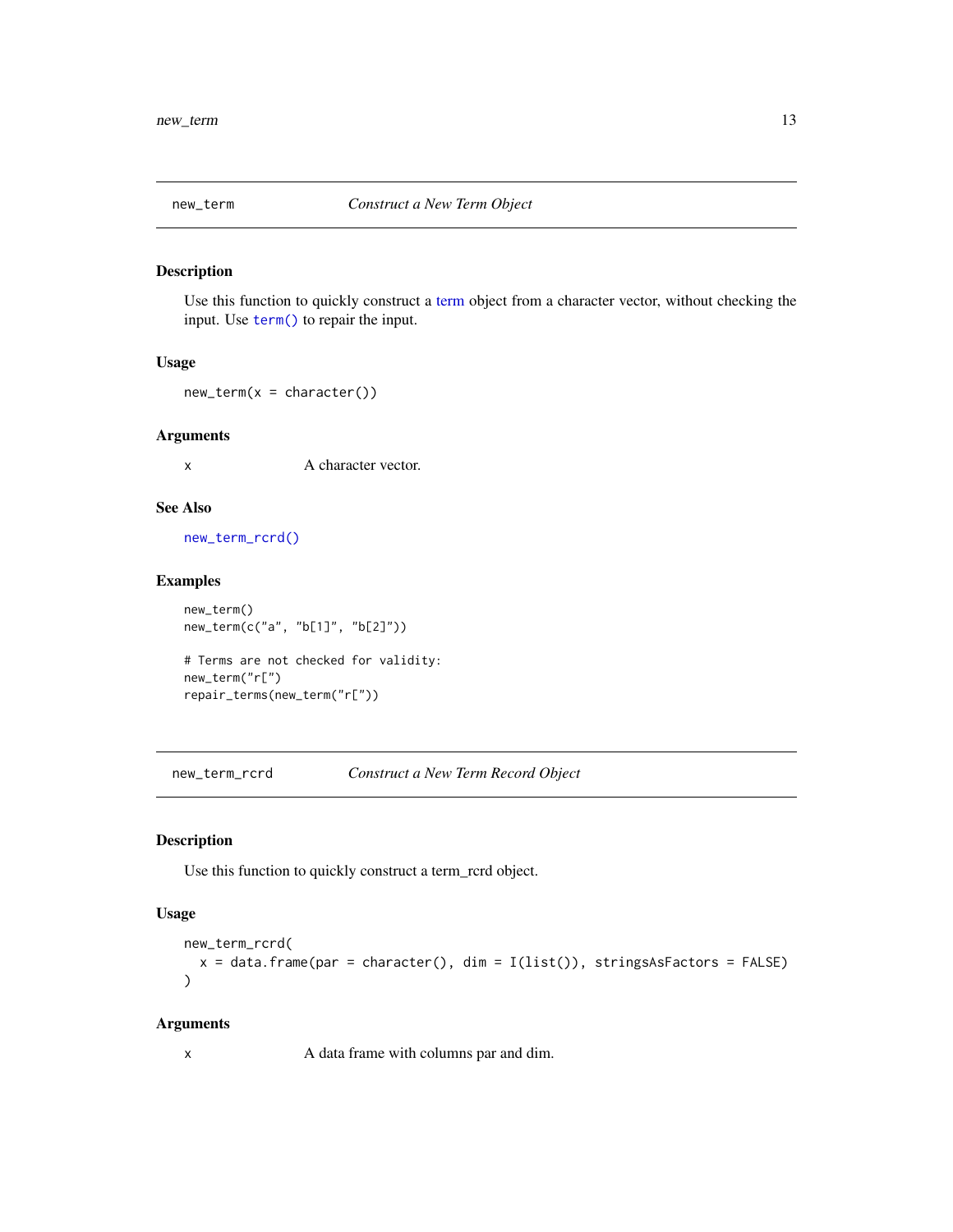#### See Also

[new\\_term\(\)](#page-12-2)

#### Examples

```
new_term_rcrd()
## Not run:
new_term_rcrd(data.frame(
 par = c("x", "x", "y"), dim = I(list(1, 2, c(2,2))),
  stringsAsFactors = FALSE
))
```
## End(Not run)

<span id="page-13-1"></span>normalize\_terms *Normalize Terms*

#### Description

Normalizes a term vector.

#### Usage

normalize\_terms(x)

#### Arguments

x The object.

#### Details

If a parameter such as b is a scalar then b[1] is replaced by b but if higher indices are included such as b[2] then b is replaced by b[1].

#### Value

The normalized term vector.

#### See Also

[term-vector\(\)](#page-27-1) and [repair\\_terms\(\)](#page-22-1)

```
normalize_terms(new_term(c("b", "b[3]")))
normalize_terms(new_term(c("b[1]", "a[3]")))
```
<span id="page-13-0"></span>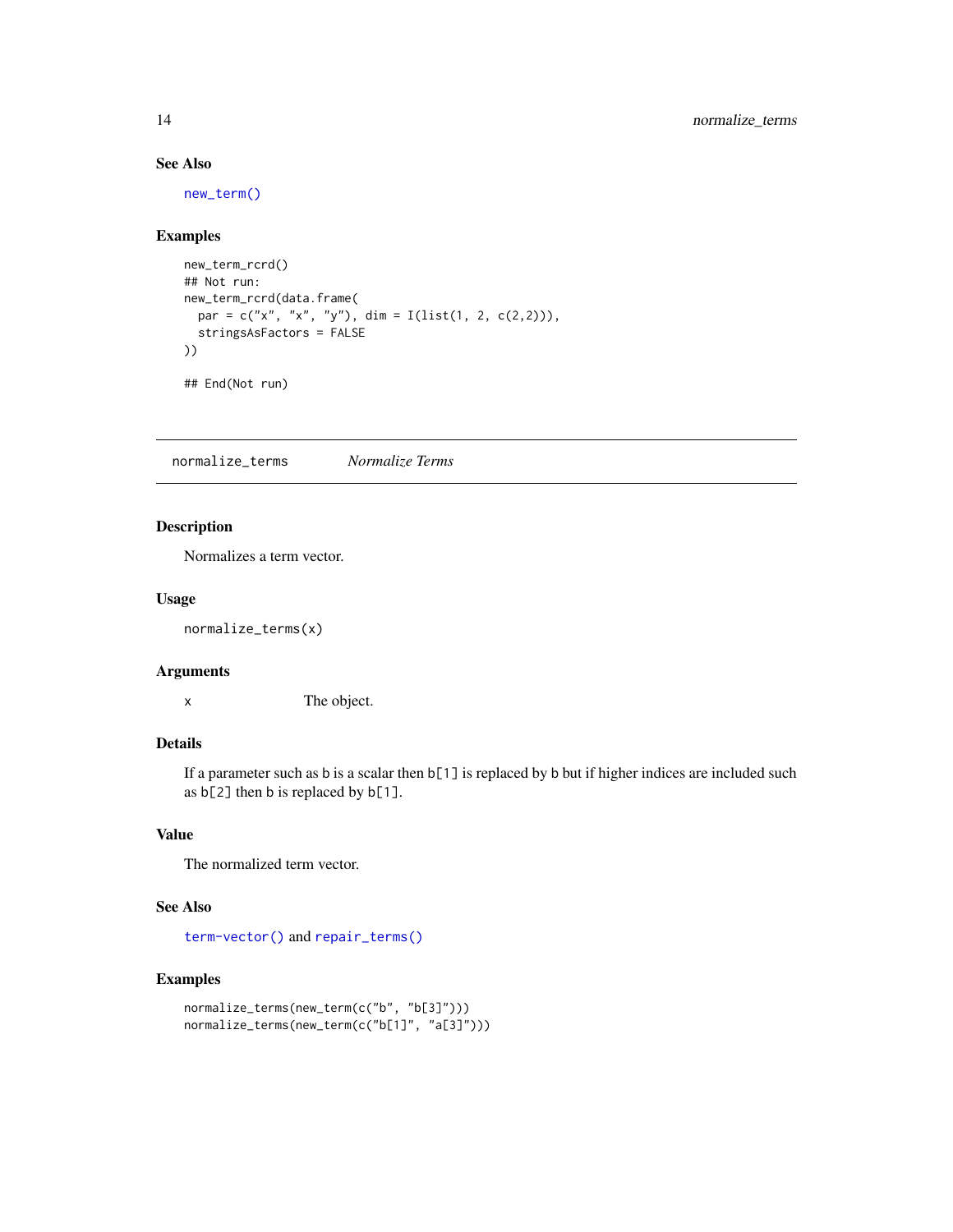<span id="page-14-0"></span>

Gets the number of parameters of an object.

The default methods returns the length of [pars\(\)](#page-0-0) if none are NA, otherwise it returns NA.

#### Usage

```
## S3 method for class 'term'
nparse(x, scalar = NULL, ...)
```
#### Arguments

| <b>X</b> | An object.                                                                                                                                       |
|----------|--------------------------------------------------------------------------------------------------------------------------------------------------|
| scalar   | A flag specifying whether to by default return all parameters (NULL), or only<br>scalar parameters (TRUE) or only non-scalar parameters (FALSE). |
| $\cdots$ | Other arguments passed to methods.                                                                                                               |

#### Value

An integer scalar of the number of parameters.

#### See Also

#### [pars\(\)](#page-0-0)

```
Other MCMC dimensions: nchains(), niters(), nsams(), nsims(), nterms()
Other parameters: pars(), set_pars()
```
#### Examples

```
npars(term("sigma", "alpha[1]", "alpha[2]", "beta[1,1]", "beta[2,1]"))
```

| npdims.term | Number of Dimensions of Each Parameter |  |
|-------------|----------------------------------------|--|
|             |                                        |  |

#### Description

The terms argument is [Defunct].

#### Usage

```
## S3 method for class 'term'
npdims(x, terms = FALSE, ...)
```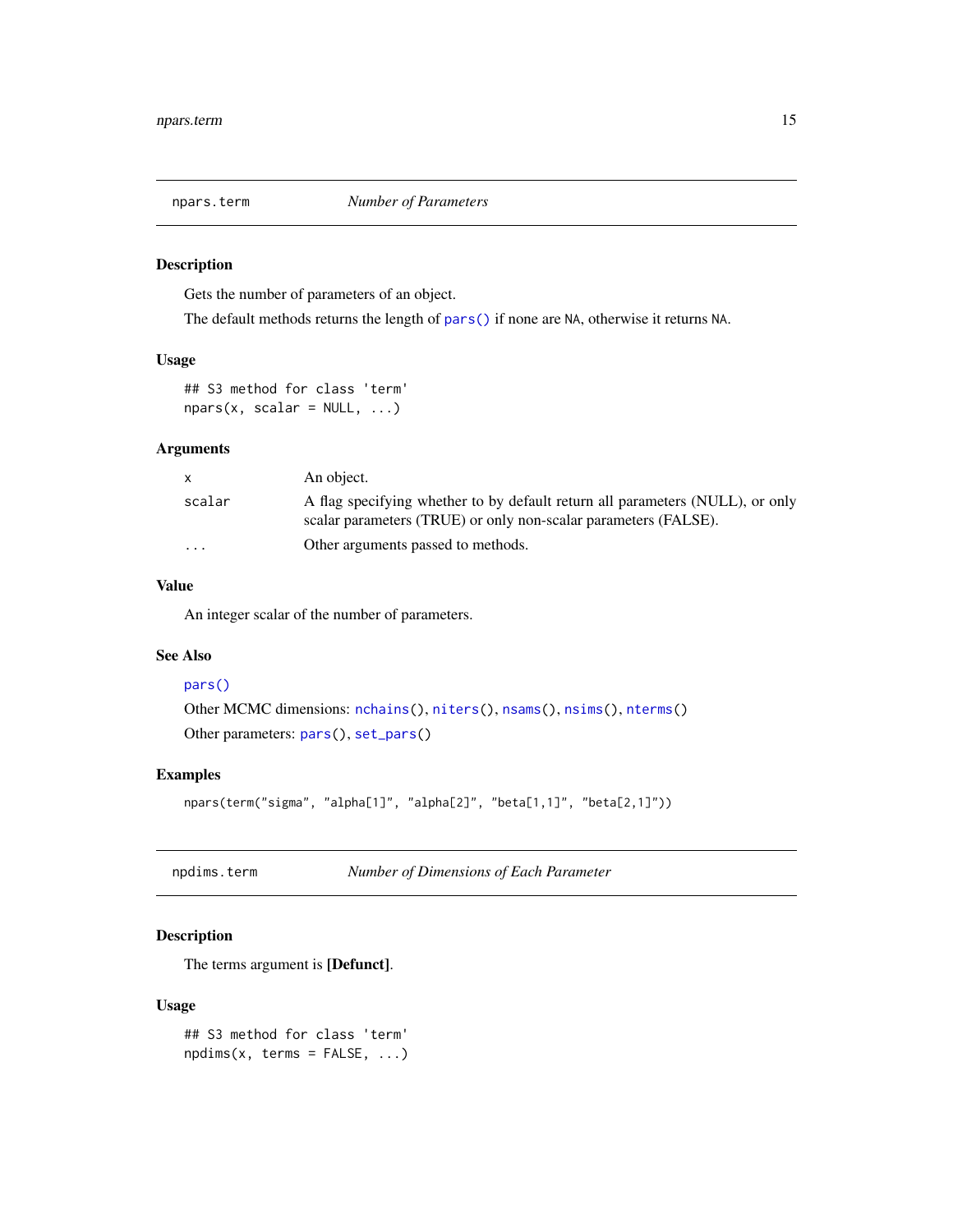#### <span id="page-15-0"></span>Arguments

| X        | An object.                                                                            |
|----------|---------------------------------------------------------------------------------------|
| terms    | A flag specifying whether to get the number of dimensions for each term ele-<br>ment. |
| $\cdots$ | Other arguments passed to methods.                                                    |

#### Value

A named integer vector of the number of dimensions of each parameter.

#### See Also

Other dimensions: [dims\(](#page-0-0)), [ndims\(](#page-0-0)), [pdims\(](#page-0-0))

#### Examples

npdims(term("alpha[1]", "alpha[3]", "beta[1,1]", "beta[2,1]"))

nterms.default *Number of Terms*

#### Description

Gets the number of terms of an object.

#### Usage

## Default S3 method:  $nterms(x, \ldots)$ 

#### Arguments

| $\boldsymbol{\mathsf{x}}$ | An object.                         |
|---------------------------|------------------------------------|
| $\cdots$                  | Other arguments passed to methods. |

#### Value

A integer scalar of the number of terms.

#### See Also

Other MCMC dimensions: [nchains\(](#page-0-0)), [niters\(](#page-0-0)), [npars\(](#page-0-0)), [nsams\(](#page-0-0)), [nsims\(](#page-0-0))

```
nterms(term("alpha[1]", "alpha[2]", "beta[1,1]", "beta[2,1]"))
nterms(term("alpha[1]", "alpha[1]", "beta[1,1]", "beta[1,1]"))
```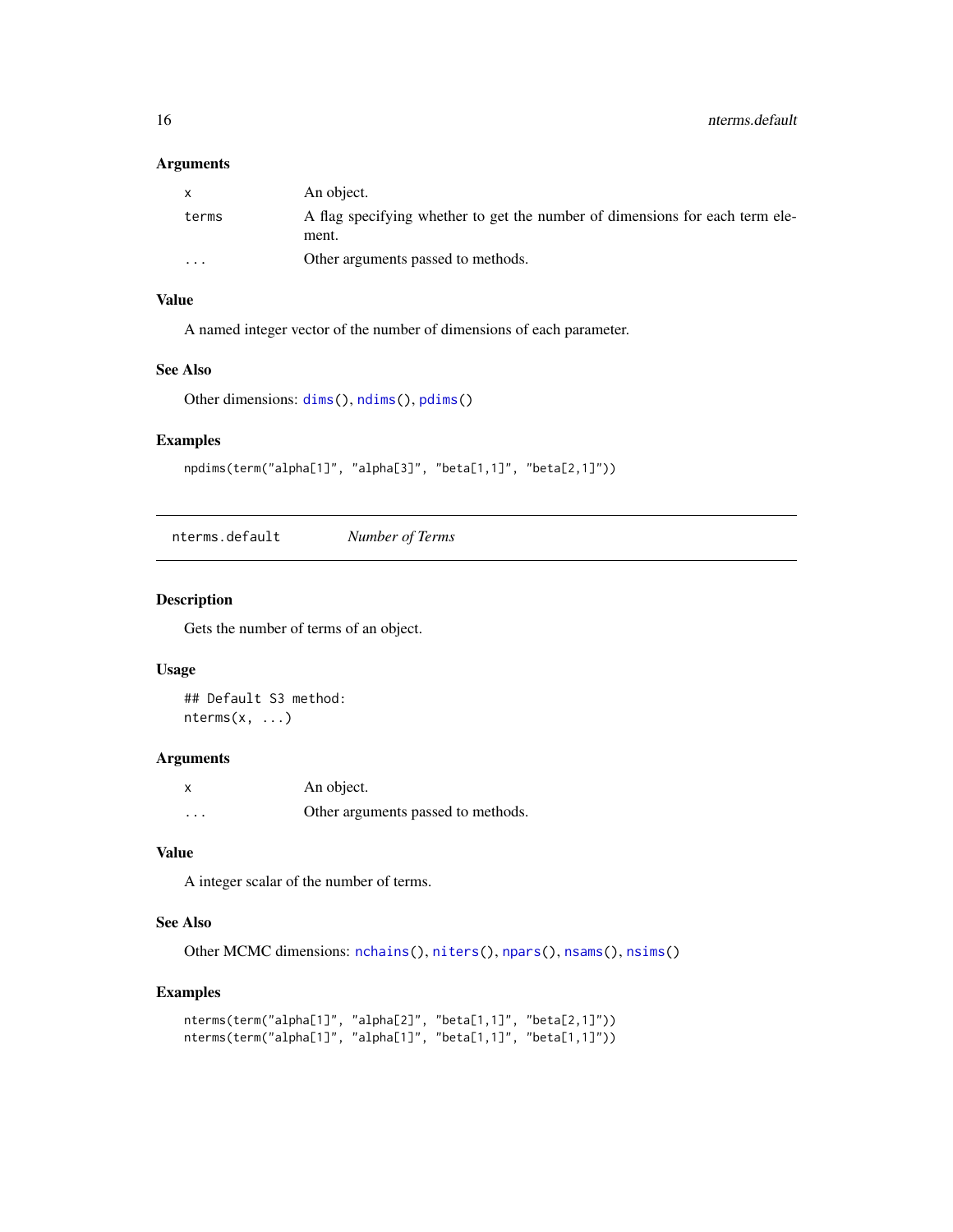<span id="page-16-0"></span>

Gets the number of terms of an MCMC object.

#### Usage

```
## S3 method for class 'term'
nterms(x, ...)
```
#### Arguments

| x       | An object.                         |
|---------|------------------------------------|
| $\cdot$ | Other arguments passed to methods. |

#### Value

A integer scalar of the number of terms.

#### See Also

Other MCMC dimensions: [nchains\(](#page-0-0)), [niters\(](#page-0-0)), [npars\(](#page-0-0)), [nsams\(](#page-0-0)), [nsims\(](#page-0-0))

#### Examples

```
nterms(term("alpha[1]", "alpha[2]", "beta[1,1]", "beta[2,1]"))
nterms(term("alpha[1]", "alpha[1]", "beta[1,1]", "beta[1,1]"))
```
nterms.term\_rcrd *Number of Terms of a Term Record*

#### Description

Gets the number of terms of an MCMC object.

#### Usage

## S3 method for class 'term\_rcrd'  $nterms(x, \ldots)$ 

#### Arguments

| $\boldsymbol{\mathsf{x}}$ | An object.                         |
|---------------------------|------------------------------------|
| $\cdots$                  | Other arguments passed to methods. |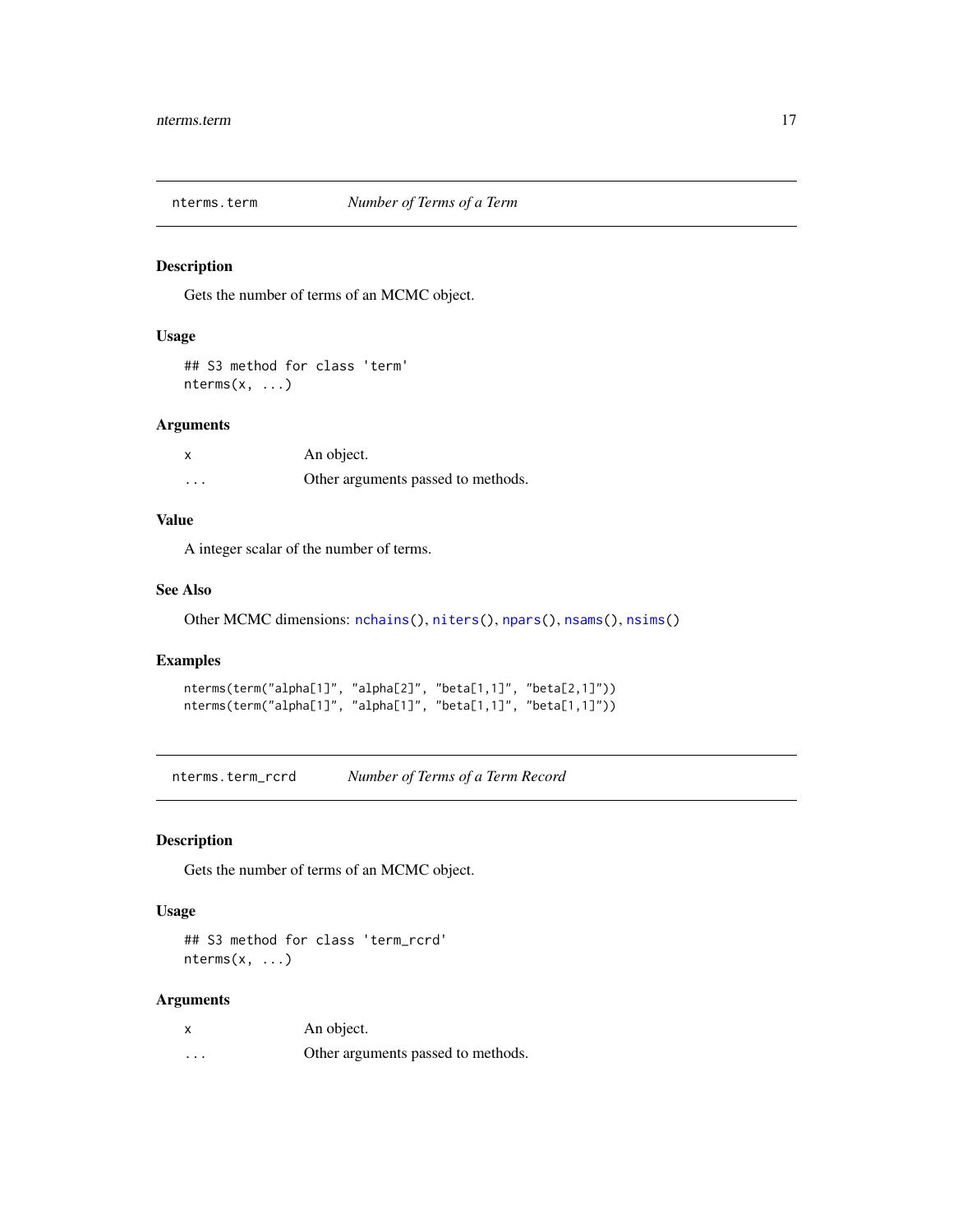<span id="page-17-0"></span>

A integer scalar of the number of terms.

#### See Also

```
Other MCMC dimensions: nchains(), niters(), npars(), nsams(), nsims()
```
#### Examples

```
nterms(as_term_rcrd(term("alpha[1]", "alpha[2]", "beta[1,1]", "beta[2,1]")))
nterms(as_term_rcrd(term("alpha[1]", "alpha[1]", "beta[1,1]", "beta[1,1]")))
```
<span id="page-17-1"></span>pars.character *Parameter Names*

#### Description

Gets the parameter names.

#### Usage

## S3 method for class 'character'  $pars(x, scalar = NULL, ...)$ 

#### Arguments

|                      | An object.                                                                                                                                       |
|----------------------|--------------------------------------------------------------------------------------------------------------------------------------------------|
| scalar               | A flag specifying whether to by default return all parameters (NULL), or only<br>scalar parameters (TRUE) or only non-scalar parameters (FALSE). |
| $\ddot{\phantom{0}}$ | Other arguments passed to methods.                                                                                                               |

#### Value

A character vector of the names of the parameters.

#### See Also

#### [universals::pars](#page-0-0)

Other parameters: [pars.default\(](#page-18-1)), [pars.term\\_rcrd\(](#page-19-1)), [pars.term\(](#page-18-2)), [pars\\_terms\(](#page-20-1))

#### Examples

pars(c("a", "b[1]", "a[3]"))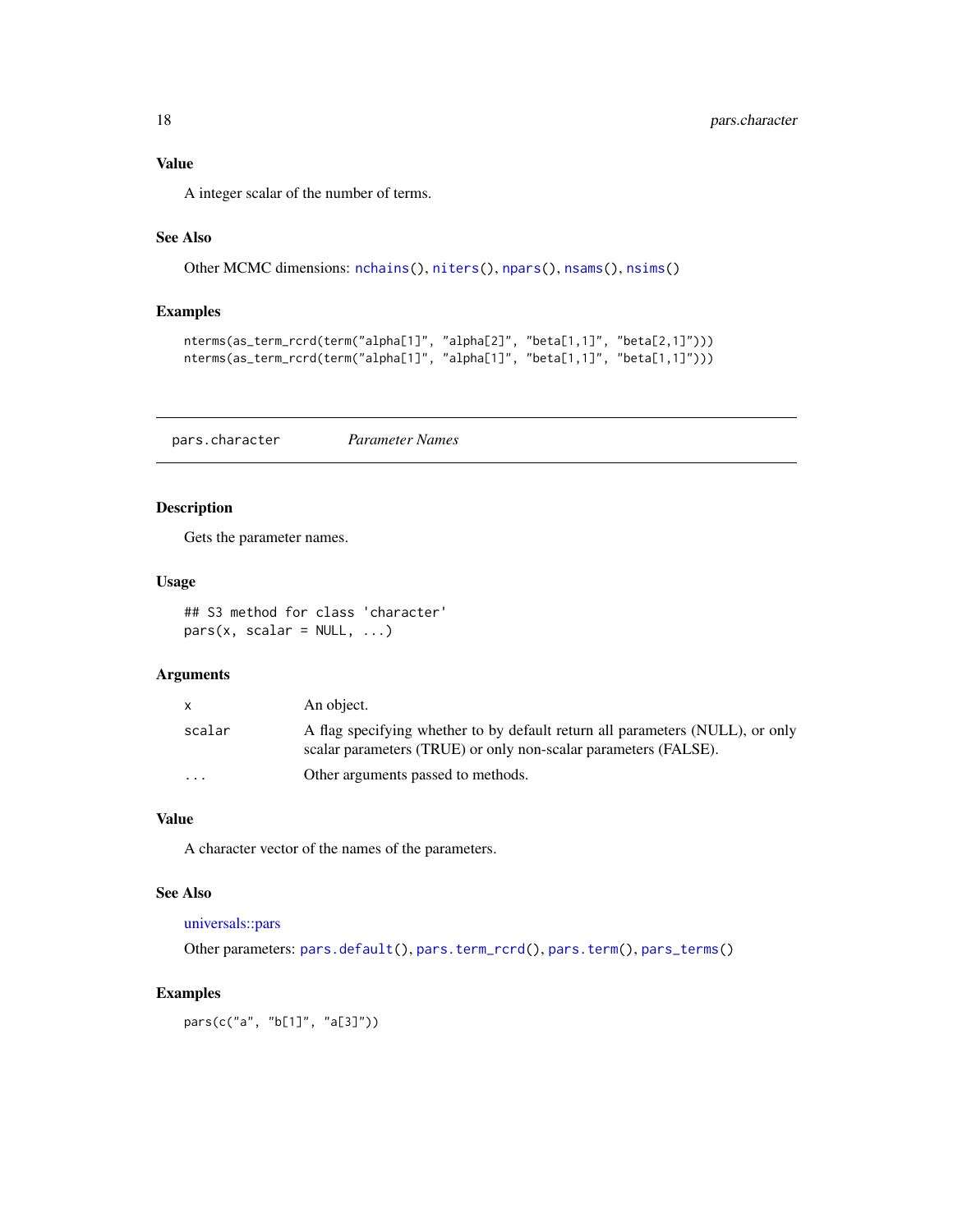<span id="page-18-1"></span><span id="page-18-0"></span>pars.default *Parameter Names*

#### Description

Gets the parameter names.

#### Usage

## Default S3 method:  $pars(x, scalar = NULL, ...)$ 

#### Arguments

| X.      | An object.                                                                                                                                       |
|---------|--------------------------------------------------------------------------------------------------------------------------------------------------|
| scalar  | A flag specifying whether to by default return all parameters (NULL), or only<br>scalar parameters (TRUE) or only non-scalar parameters (FALSE). |
| $\cdot$ | Other arguments passed to methods.                                                                                                               |

#### Value

A character vector of the names of the parameters.

#### See Also

[universals::pars](#page-0-0)

Other parameters: [pars.character\(](#page-17-1)), [pars.term\\_rcrd\(](#page-19-1)), [pars.term\(](#page-18-2)), [pars\\_terms\(](#page-20-1))

#### Examples

 $pars(matrix(1:4, nrow = 2))$ 

<span id="page-18-2"></span>pars.term *Parameter Names*

#### Description

Gets the parameter names.

#### Usage

```
## S3 method for class 'term'
pars(x, scalar = NULL, terms = FALSE, ...)
```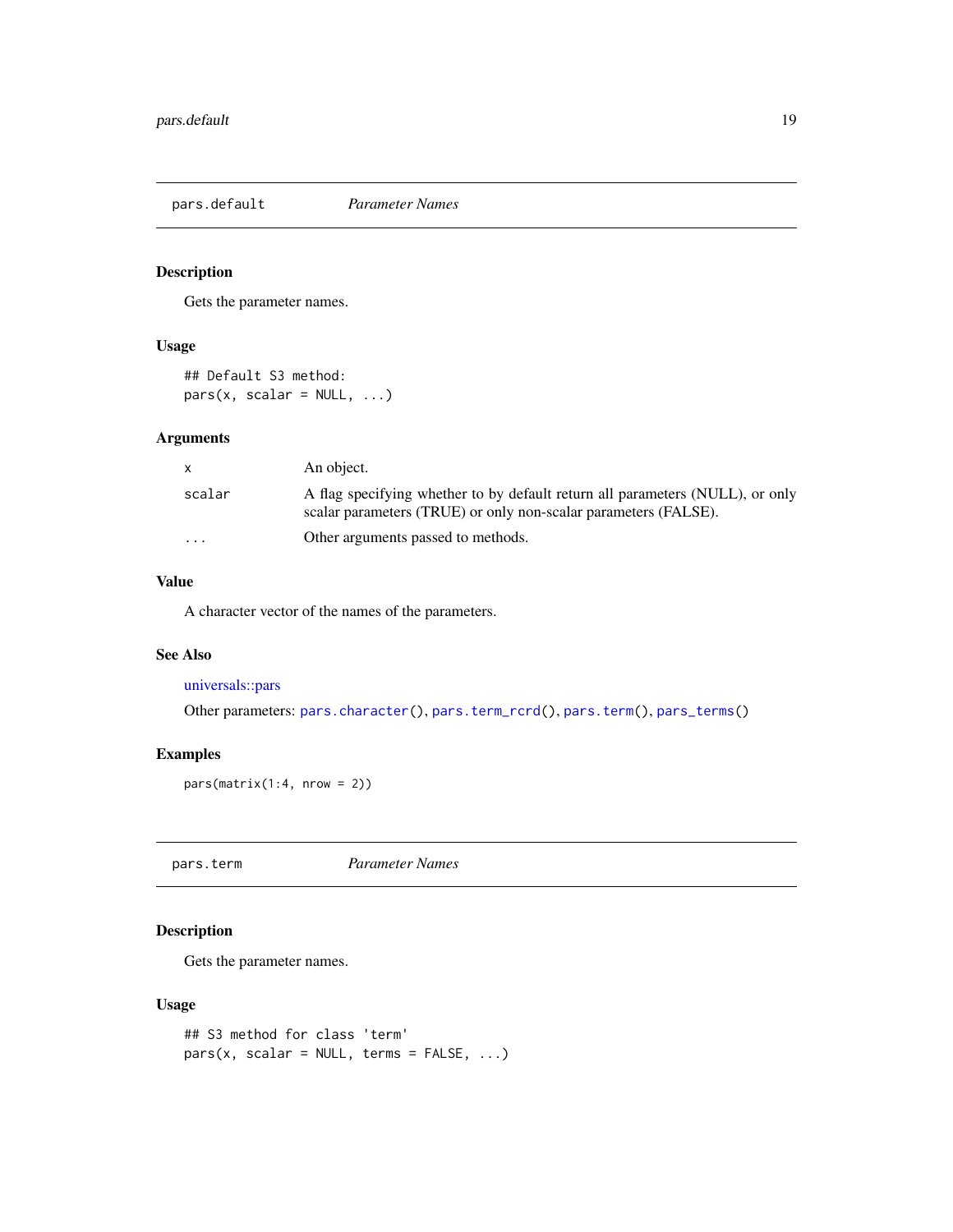#### <span id="page-19-0"></span>Arguments

| x.        | An object.                                                                                                                                       |
|-----------|--------------------------------------------------------------------------------------------------------------------------------------------------|
| scalar    | A flag specifying whether to by default return all parameters (NULL), or only<br>scalar parameters (TRUE) or only non-scalar parameters (FALSE). |
| terms     | A flag specifying whether to return the parameter name for each term element.                                                                    |
| $\ddotsc$ | Other arguments passed to methods.                                                                                                               |

#### Value

A character vector of the names of the parameters.

#### See Also

[universals::pars](#page-0-0)

Other parameters: [pars.character\(](#page-17-1)), [pars.default\(](#page-18-1)), [pars.term\\_rcrd\(](#page-19-1)), [pars\\_terms\(](#page-20-1))

#### Examples

```
term <- term(
  "alpha[1]", "alpha[2]", "beta[1,1]", "beta[2,1]",
  "beta[1,2]", "beta[2,2]", "sigma", NA
\lambdapars(term)
pars(term, scalar = TRUE)
pars(term, scalar = FALSE)
```
<span id="page-19-1"></span>pars.term\_rcrd *Parameter Names*

#### Description

Gets the parameter names.

#### Usage

```
## S3 method for class 'term_rcrd'
pars(x, scalar = NULL, ...)
```
#### Arguments

|                      | An object.                                                                                                                                       |
|----------------------|--------------------------------------------------------------------------------------------------------------------------------------------------|
| scalar               | A flag specifying whether to by default return all parameters (NULL), or only<br>scalar parameters (TRUE) or only non-scalar parameters (FALSE). |
| $\ddot{\phantom{0}}$ | Other arguments passed to methods.                                                                                                               |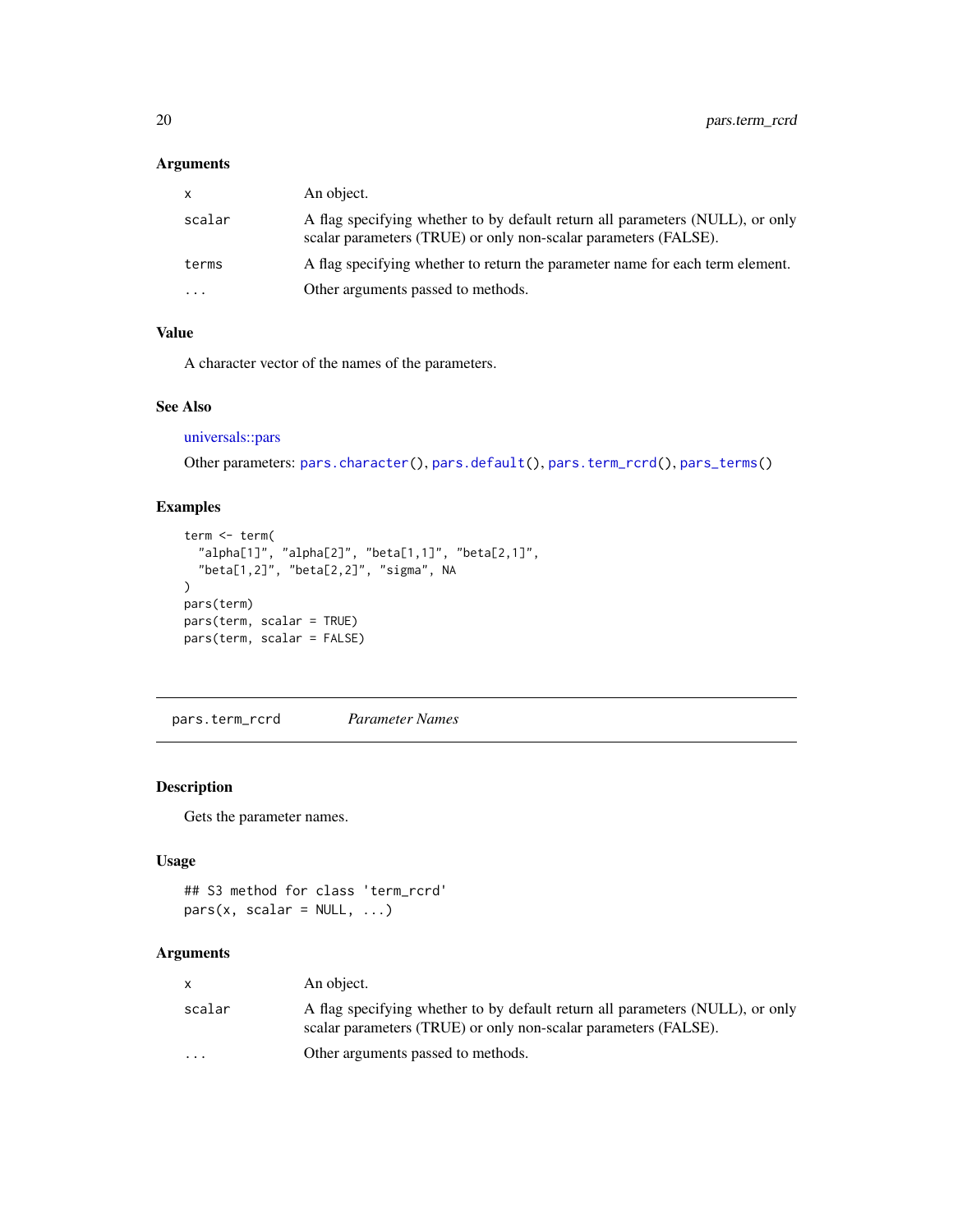#### <span id="page-20-0"></span>pars\_terms 21

#### Value

A character vector of the names of the parameters.

#### See Also

#### [universals::pars](#page-0-0)

```
Other parameters: pars.character(), pars.default(), pars.term(), pars_terms()
```
#### Examples

```
term <- term(
  "alpha[1]", "alpha[2]", "beta[1,1]", "beta[2,1]",
  "beta[1,2]", "beta[2,2]", "sigma", NA
)
pars(term)
pars(term, scalar = TRUE)
pars(term, scalar = FALSE)
```
<span id="page-20-1"></span>pars\_terms *Term Parameters*

#### Description

Gets the name of each parameter for each term.

#### Usage

 $pars_terms(x, scalar = NULL, ...)$ 

#### Arguments

|                         | A term vector.                                                                                                                                   |
|-------------------------|--------------------------------------------------------------------------------------------------------------------------------------------------|
| scalar                  | A flag specifying whether to by default return all parameters (NULL), or only<br>scalar parameters (TRUE) or only non-scalar parameters (FALSE). |
| $\cdot$ $\cdot$ $\cdot$ | Unused.                                                                                                                                          |

#### Details

The scalar argument is [Defunct].

#### Value

A character vector of the term parameter names.

#### See Also

Other parameters: [pars.character\(](#page-17-1)), [pars.default\(](#page-18-1)), [pars.term\\_rcrd\(](#page-19-1)), [pars.term\(](#page-18-2))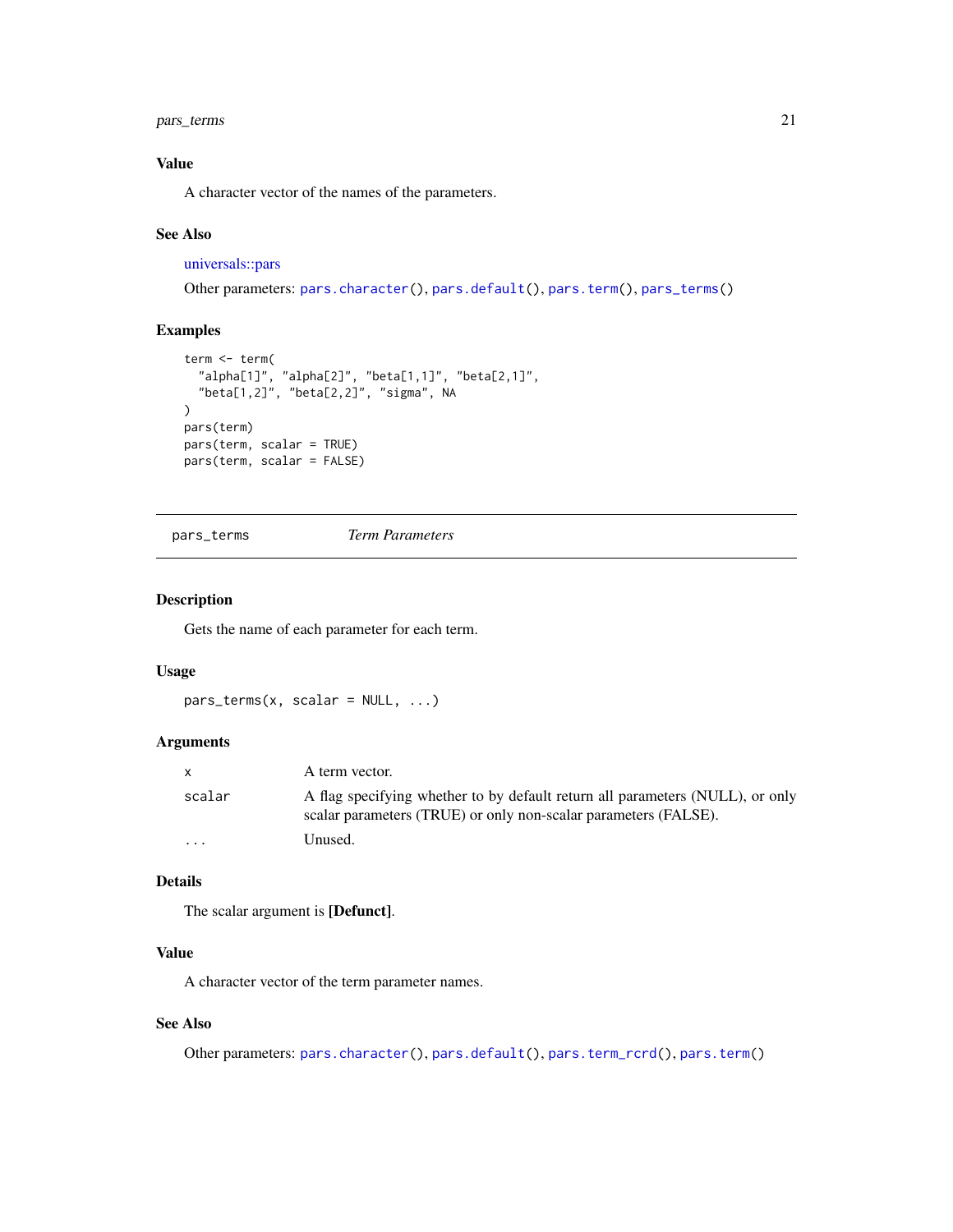#### Examples

```
term <- term(
  "alpha[1]", "alpha[2]", "beta[1,1]", "beta[2,1]",
  "beta[1,2]", "beta[2,2]", "sigma", NA
)
pars_terms(term)
```
pdims.term *Parameter Dimensions*

#### Description

Gets the dimensions of each parameter of an object.

#### Usage

## S3 method for class 'term'  $p \text{dim}(x, \ldots)$ 

#### Arguments

| x       | An object.                         |
|---------|------------------------------------|
| $\cdot$ | Other arguments passed to methods. |

#### Details

Errors if the parameter dimensions are invalid or inconsistent.

A named list of the dimensions of each parameter can be converted into the equivalent [term-vector\(\)](#page-27-1) using [term\(\)](#page-27-2).

#### Value

A named list of integer vectors of the dimensions of each parameter.

#### See Also

Other dimensions: [dims\(](#page-0-0)), [ndims\(](#page-0-0)), [npdims\(](#page-0-0))

```
pdims(term("alpha[1]", "alpha[3]", "beta[1,1]", "beta[2,1]"))
```
<span id="page-21-0"></span>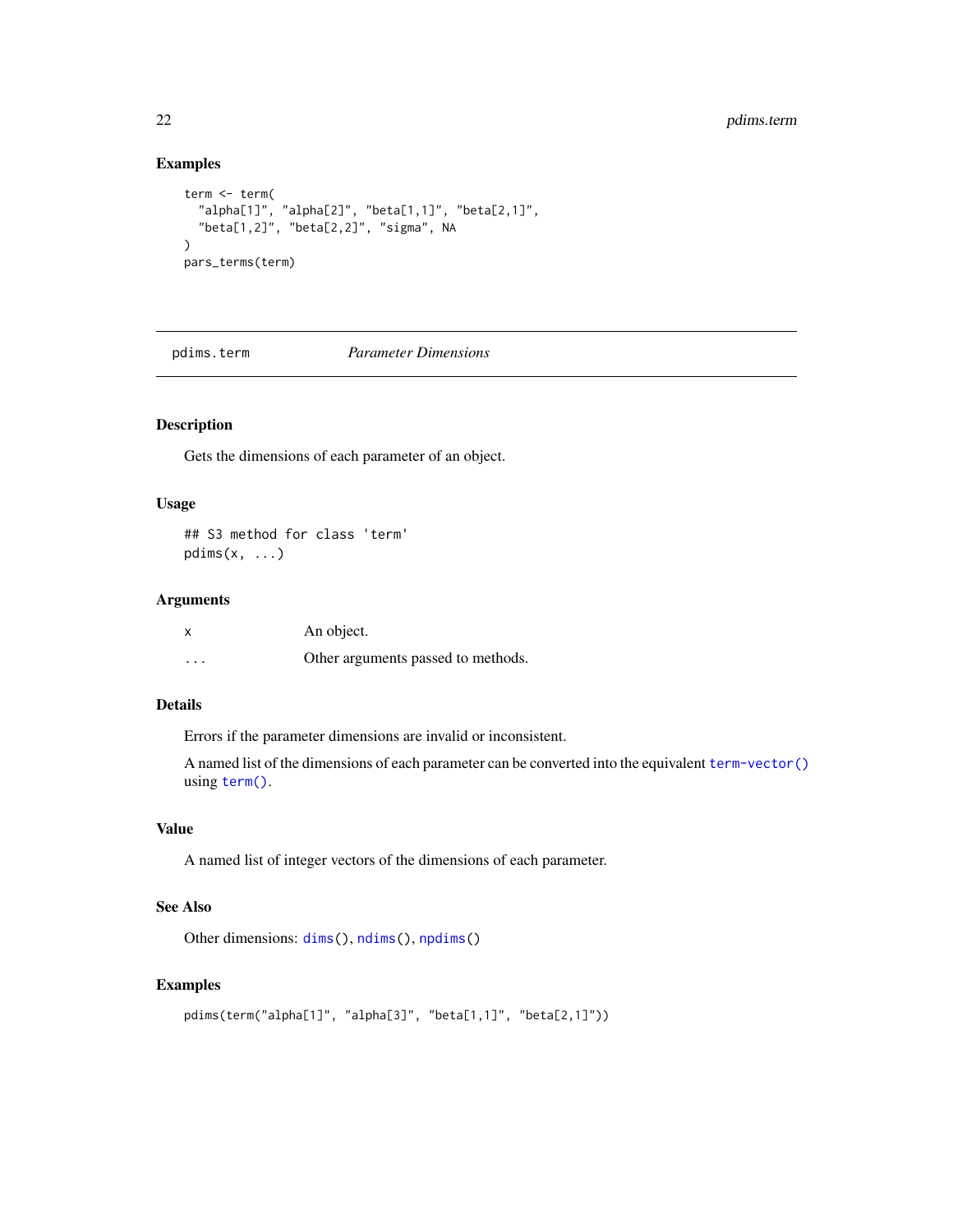<span id="page-22-0"></span>Gets the dimensions of each parameter of an object.

#### Usage

```
## S3 method for class 'term_rcrd'
pdims(x, \ldots)
```
#### Arguments

| x        | An object.                         |
|----------|------------------------------------|
| $\cdots$ | Other arguments passed to methods. |

#### Details

Errors if the parameter dimensions are inconsistent.

#### Value

A named list of integer vectors of the dimensions of each parameter.

#### See Also

Other dimensions: [dims\(](#page-0-0)), [ndims\(](#page-0-0)), [npdims\(](#page-0-0))

#### Examples

```
pdims(as_term_rcrd(term("alpha[1]", "alpha[3]", "beta[1,1]", "beta[2,1]")))
```
<span id="page-22-1"></span>repair\_terms *Repair Terms*

#### Description

Repairs a terms vector.

#### Usage

repair\_terms(x, normalize = TRUE)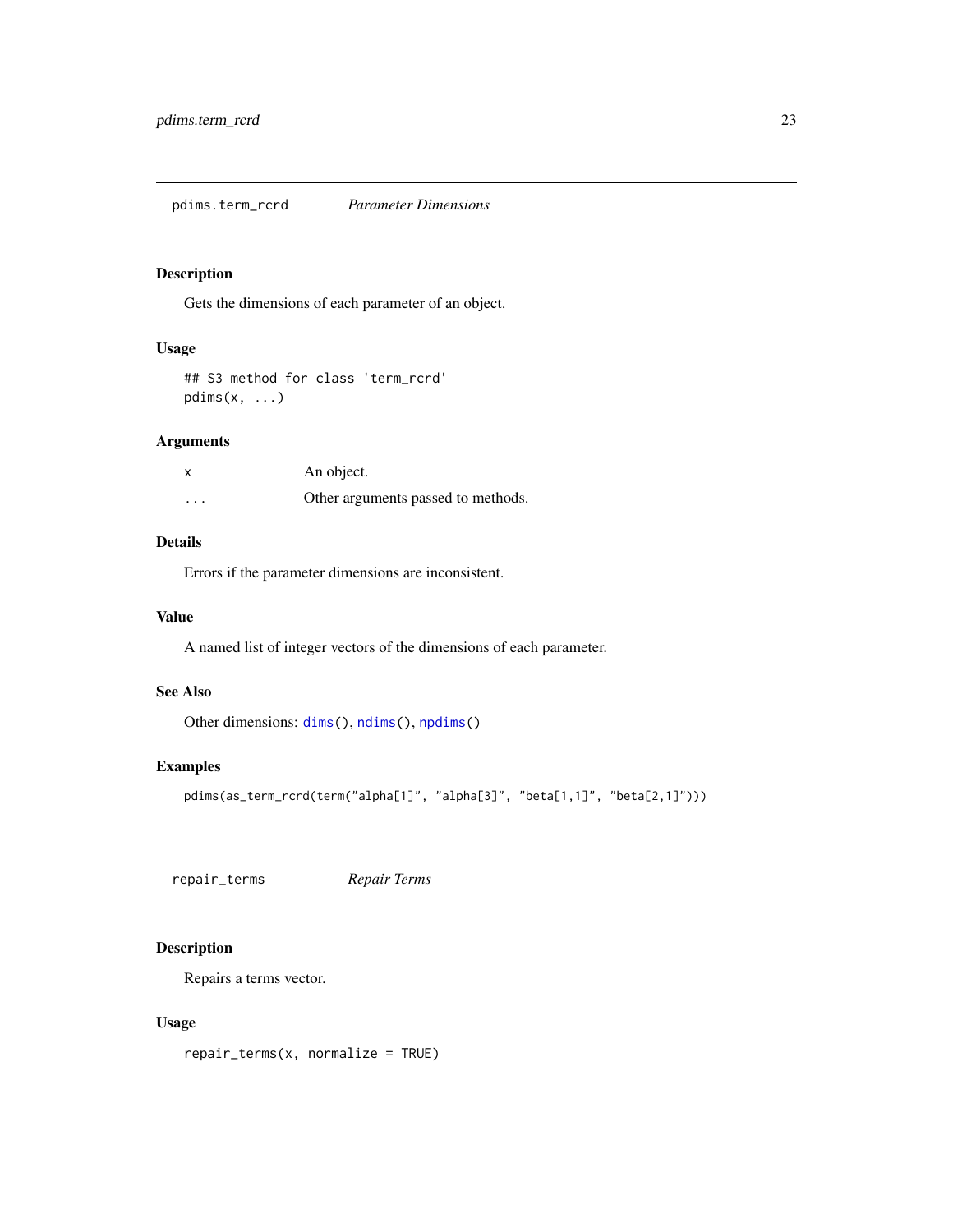#### <span id="page-23-0"></span>Arguments

|           | The object.                                   |
|-----------|-----------------------------------------------|
| normalize | A flag specifying whether to normalize terms. |

#### Details

Invalid elements are replaced by missing values and spaces removed.

#### Value

The repaired term vector.

#### See Also

[term-vector\(\)](#page-27-1), [valid\\_term\(\)](#page-29-1) and [normalize\\_terms\(\)](#page-13-1)

#### Examples

```
repair_terms(new_term(c("b[3]", "b")))
repair_terms(new_term(c("a[3]", "b[1]")))
repair_terms(new_term(c("a [3]", " b [1 \ 3 \  ]")))
repair_terms(new_term(c("a", NA)))
```
scalar\_term *Scalar Term*

#### Description

Test whether each term is a scalar.

#### Usage

scalar\_term(x)

#### Arguments

x The object.

#### Value

A logical vector indicating whether the term is a scalar.

```
scalar_term(term("alpha[1]", "alpha[3]", "beta[1]", "sigma[3]"))
scalar_term(term("alpha[1]", NA_term_, "beta[1]", "beta[3]"))
```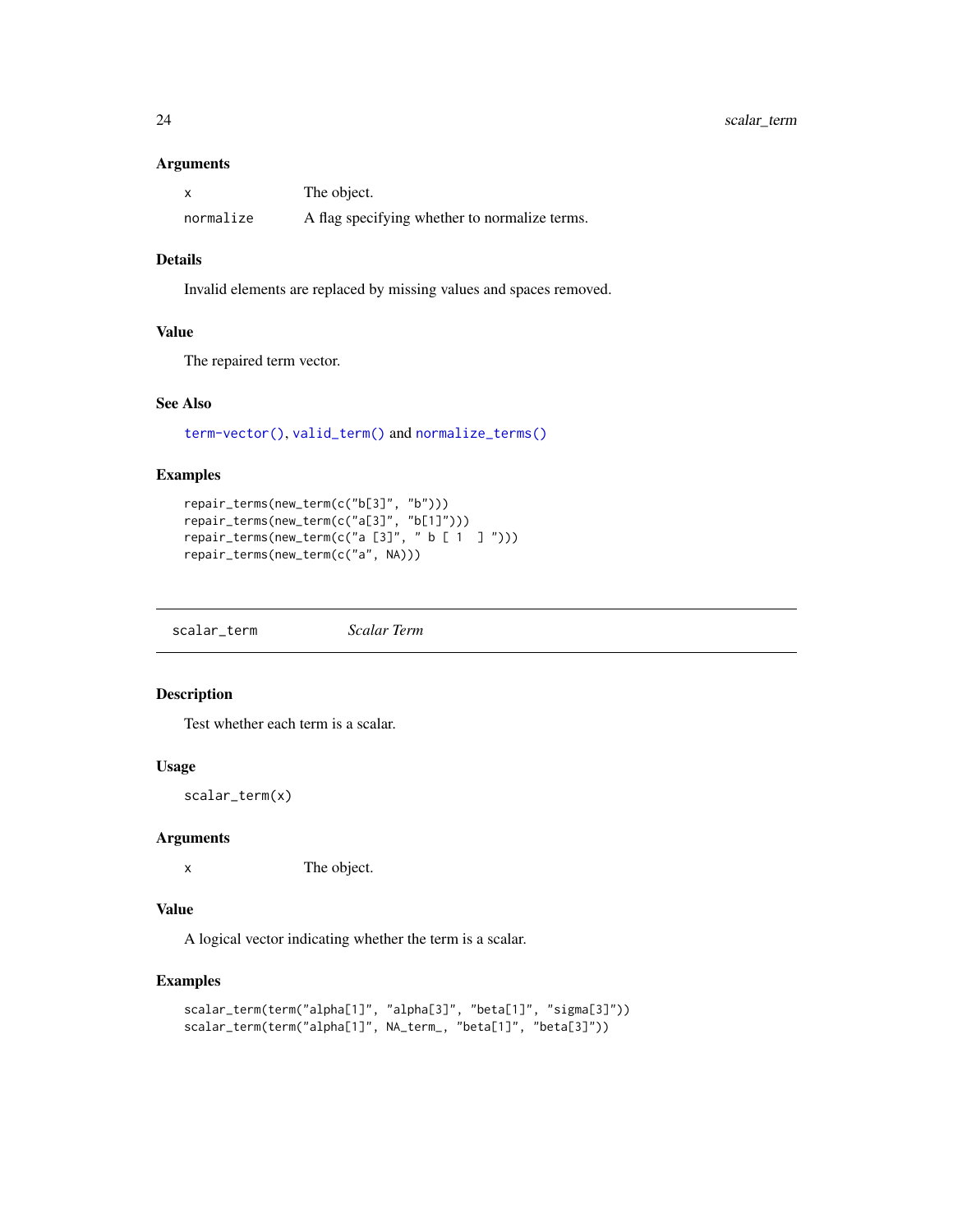<span id="page-24-0"></span>set\_pars.term *Set Parameter Names*

#### Description

Sets an object's parameter names.

The assignment version pars<-() forwards to set\_pars().

#### Usage

```
## S3 method for class 'term'
set_pars(x, value, ...)
```
#### Arguments

| X       | An object.                                     |
|---------|------------------------------------------------|
| value   | A character vector of the new parameter names. |
| $\cdot$ | Other arguments passed to methods.             |

#### Details

value must be a unique character vector of the same length as the object's parameters.

#### Value

The modified object.

#### See Also

Other parameters: [npars\(](#page-0-0)), [pars\(](#page-0-0))

```
term <- as_term(c("b[2]", "a[1]", "b[3,3]"))
set_pars(term, c("x", "y"))
```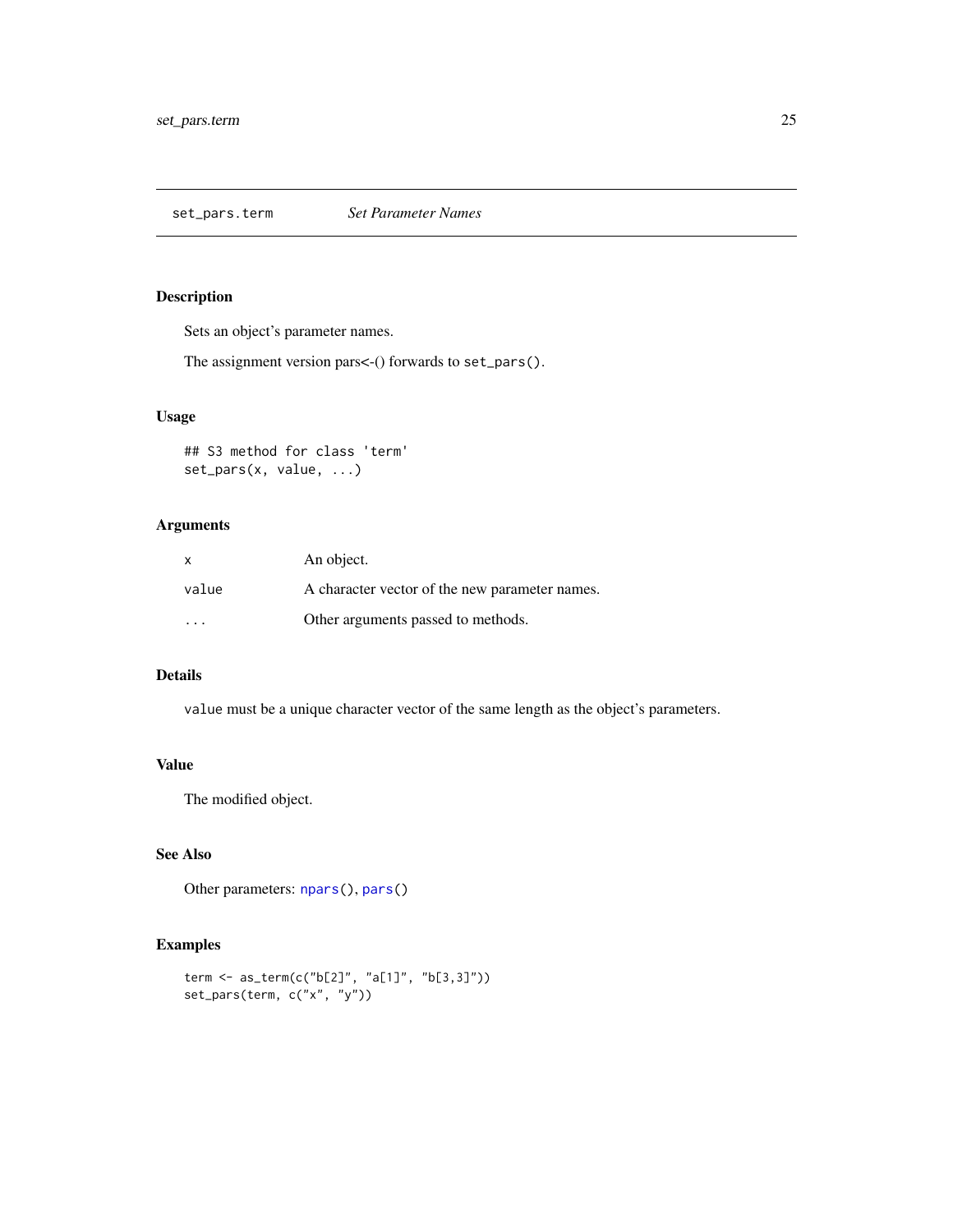<span id="page-25-0"></span>subset.term *Subset Term Vector*

#### Description

Subsets a term vector.

#### Usage

```
## S3 method for class 'term'
subset(x, pars = NULL, select = NULL, ...)
```
#### Arguments

| x         | The object.                                                                              |
|-----------|------------------------------------------------------------------------------------------|
| pars      | A character vector of parameter names.                                                   |
| select    | A character vector of the names of the parameters to include in the subsetted<br>object. |
| $\ddotsc$ | Unused.                                                                                  |

#### Details

The select argument is [Defunct].

#### Value

The modified term vector.

#### See Also

[term-vector\(\)](#page-27-1)

```
term <- term(
  "alpha[1]", "alpha[2]", "beta[1,1]", "beta[2,1]",
  "beta[1,2]", "beta[2,2]", "sigma"
\mathcal{L}subset(term, "beta")
subset(term, c("alpha", "sigma"))
```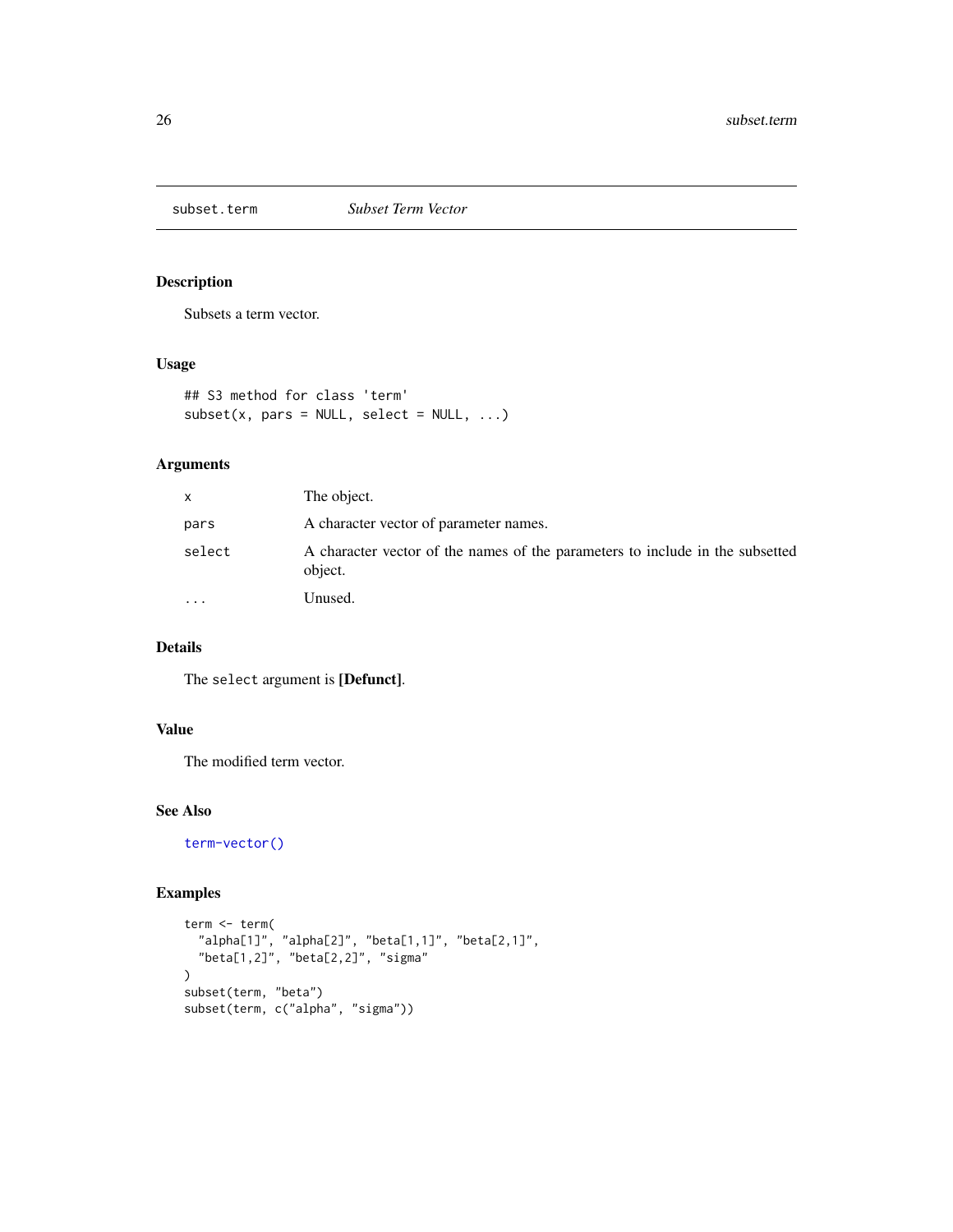<span id="page-26-0"></span>subset.term\_rcrd *Subset Term Record*

#### Description

Subsets a term\_rcrd.

#### Usage

```
## S3 method for class 'term_rcrd'
subset(x, pars = NULL, ...)
```
#### Arguments

| X    | The object.                            |
|------|----------------------------------------|
| pars | A character vector of parameter names. |
| .    | Unused.                                |

#### Value

The modified term vector.

#### See Also

[term\\_rcrd\\_object\(\)](#page-28-1)

```
term_rcrd <- term_rcrd(
  "alpha[1]", "alpha[2]", "beta[1,1]", "beta[2,1]",
  "beta[1,2]", "beta[2,2]", "sigma"
\mathcal{L}## Not run:
subset(term_rcrd, "beta")
subset(term_rcrd, c("alpha", "sigma"))
## End(Not run)
```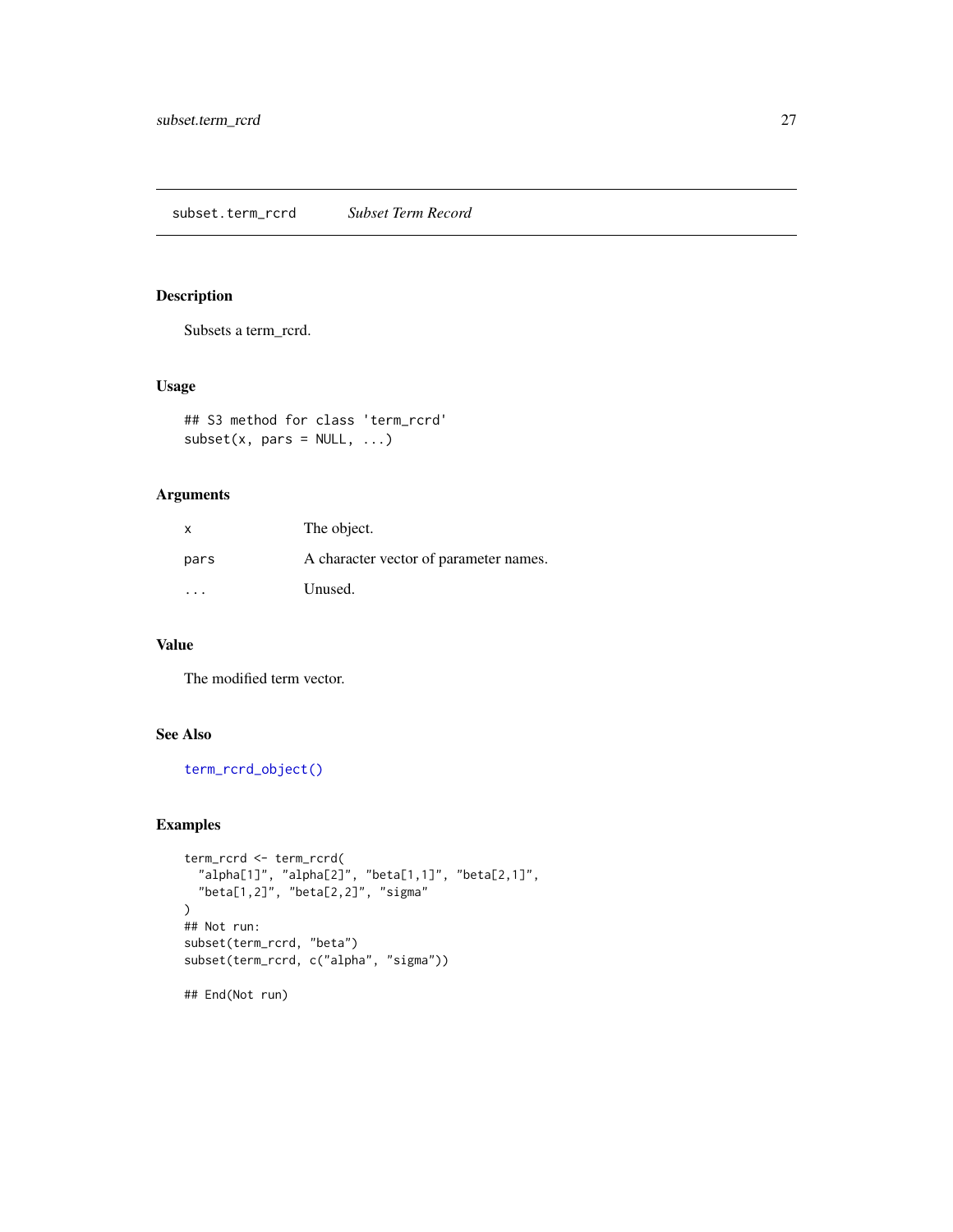<span id="page-27-1"></span>Creates a term vector from values. A term vector is an S3 vector of parameter terms of the form p,  $q[\#]$  or  $r[\#, \#]$  where # are positive integers. This function checks that all terms are valid but does not require stronger levels of consistency, see chk\_valid() for details.

#### Usage

term(...)

#### Arguments

... Unnamed values are term values, named values describe the parameter in the name and the dimensionality in the value.

#### Value

A term vector.

#### See Also

[dims\(\)](#page-0-0), [ndims\(\)](#page-0-0), [npdims\(\)](#page-0-0) and [pdims\(\)](#page-0-0) Other term: [term\\_rcrd\(](#page-28-2)), [tindex\(](#page-28-3))

#### Examples

```
term()
term("p", "q[1]", "q[2]", "q[3]")
term("q[1]", "q[2]", "q[3]")
combined \le term(par = 2:4, "alpha")
pdims(combined)
term(!!!pdims(combined))
```

```
# Invalid terms are rejected:
try(term("r["))
```
# Valid terms are repaired term("r [ 1 ,2 ]")

<span id="page-27-2"></span><span id="page-27-0"></span>28 term and the contract of the contract of the contract of the contract of the contract of the contract of the contract of the contract of the contract of the contract of the contract of the contract of the contract of th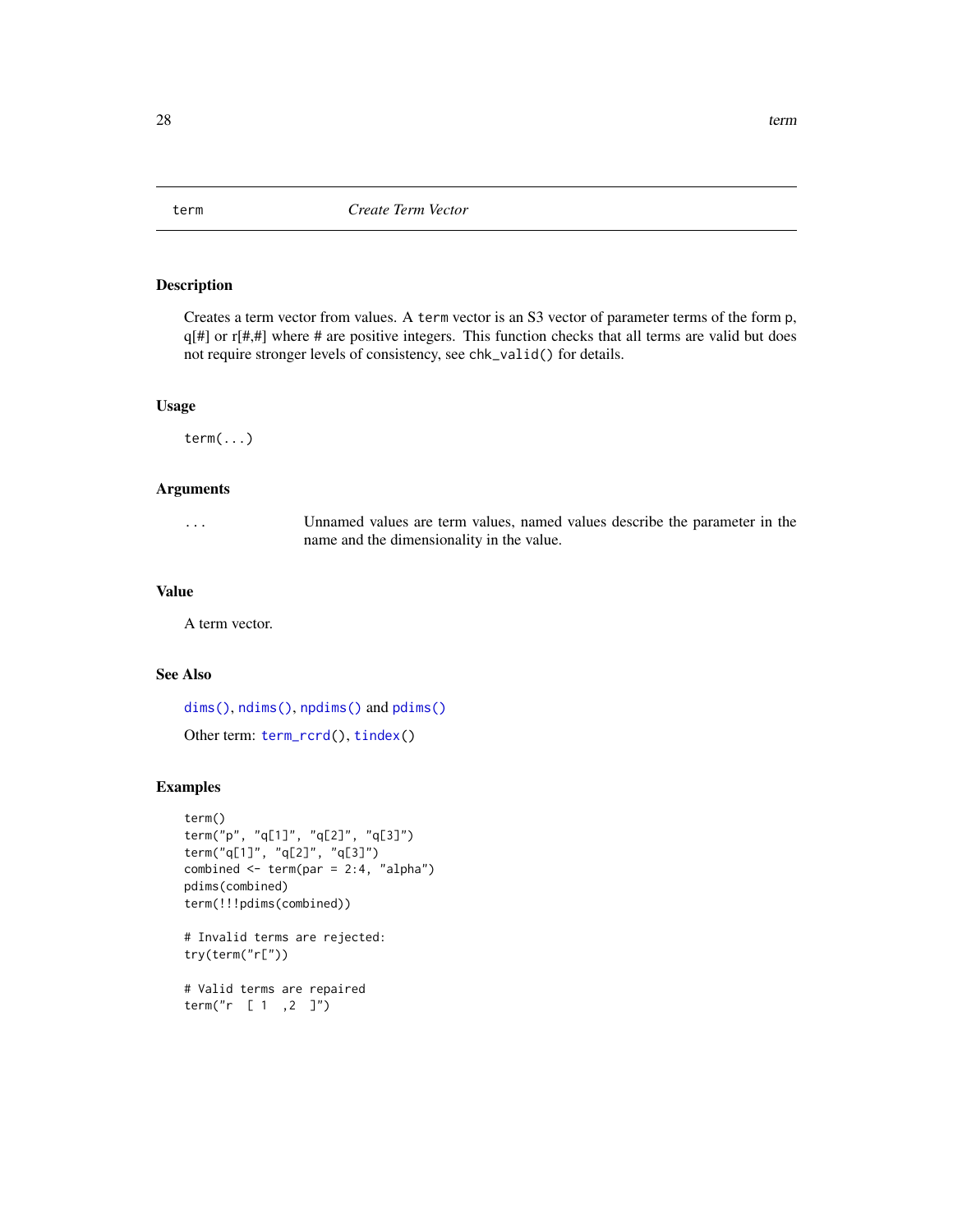<span id="page-28-2"></span><span id="page-28-1"></span><span id="page-28-0"></span>Creates a term\_rcrd from values. This function checks that all terms are valid but does not require stronger levels of consistency, see chk\_valid() for details.

#### Usage

term\_rcrd(...)

#### Arguments

... Unnamed values are term values, named values describe the parameter in the name and the dimensionality in the value.

#### Value

A term\_rcrd vector.

#### See Also

[dims\(\)](#page-0-0), [ndims\(\)](#page-0-0), [npdims\(\)](#page-0-0) and [pdims\(\)](#page-0-0) Other term: [term\(](#page-27-2)), [tindex\(](#page-28-3))

#### Examples

```
term_rcrd()
## Not run:
term_rcrd("p", "q[1]", "q[2]", "q[3]")
term_rcrd("q[1]", "q[2]", "q[3]")
```
## End(Not run)

<span id="page-28-3"></span>tindex *Term Index*

#### Description

Gets the index for each term of an term or term\_rcrd object.

#### Usage

tindex(x)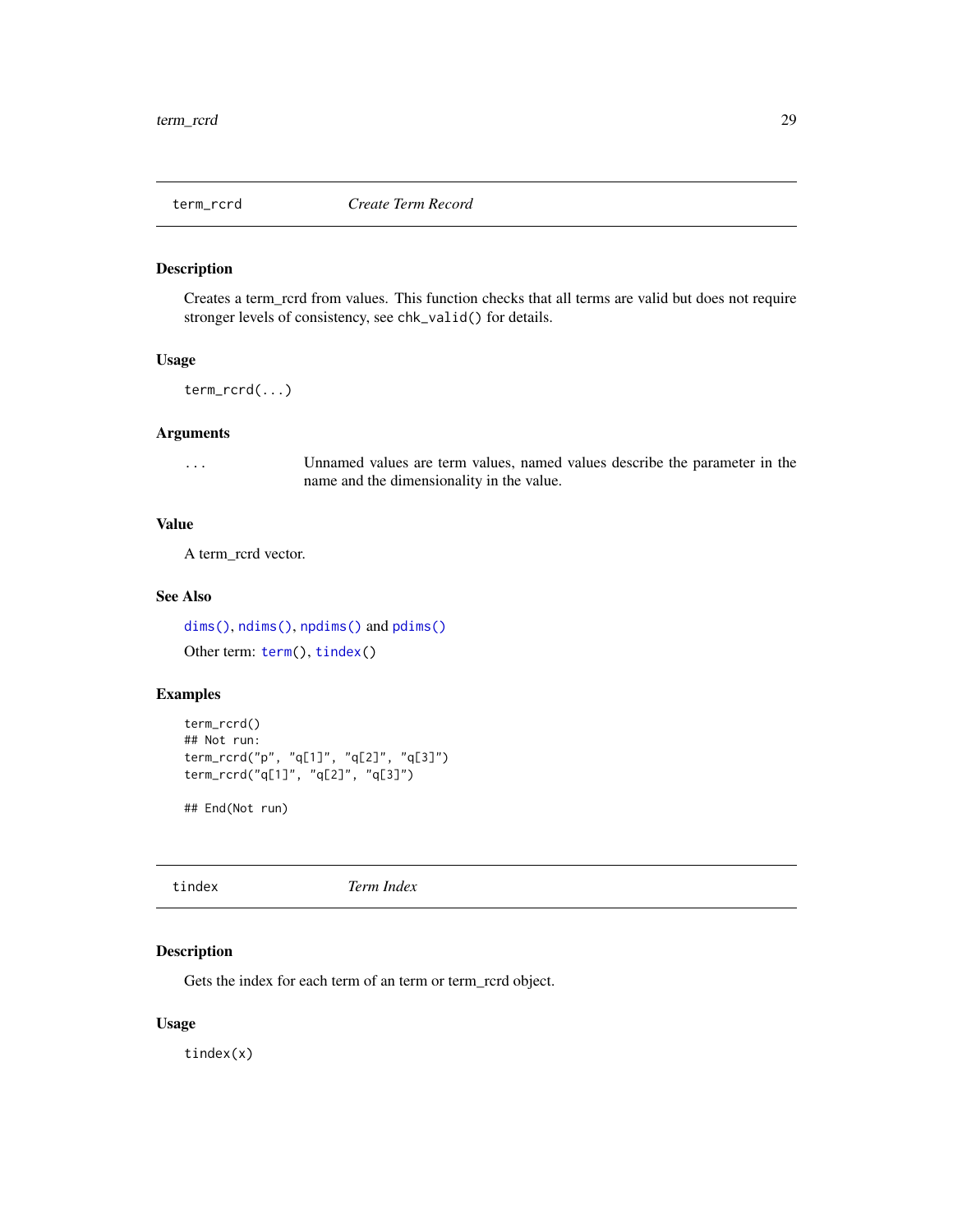#### <span id="page-29-0"></span>Arguments

x The object.

#### Details

For example the index of beta[2,1] is  $c(2L,1L)$  while the index for sigma is 1L. It is useful for extracting the values of individual terms.

#### Value

A named list of integer vectors of the index for each term.

#### See Also

[dims\(\)](#page-0-0), [ndims\(\)](#page-0-0), [npdims\(\)](#page-0-0) and [pdims\(\)](#page-0-0) Other term: [term\\_rcrd\(](#page-28-2)), [term\(](#page-27-2))

#### Examples

```
tindex(term("alpha", "alpha[2]", "beta[1,1]", "beta[2 ,1 ]"))
```
<span id="page-29-1"></span>valid\_term *Test Valid Terms*

#### Description

Test whether each element in a term or term\_rcrd object is valid.

#### Usage

```
valid_term(x)
```
#### Arguments

x The object.

#### Details

Repairing a term vector replaces invalid terms with missing values.

#### Value

A logical vector indicating whether each term is valid.

#### See Also

[term-vector\(\)](#page-27-1) and [repair\\_terms\(\)](#page-22-1) Other valid: [vld\\_term\(](#page-30-1))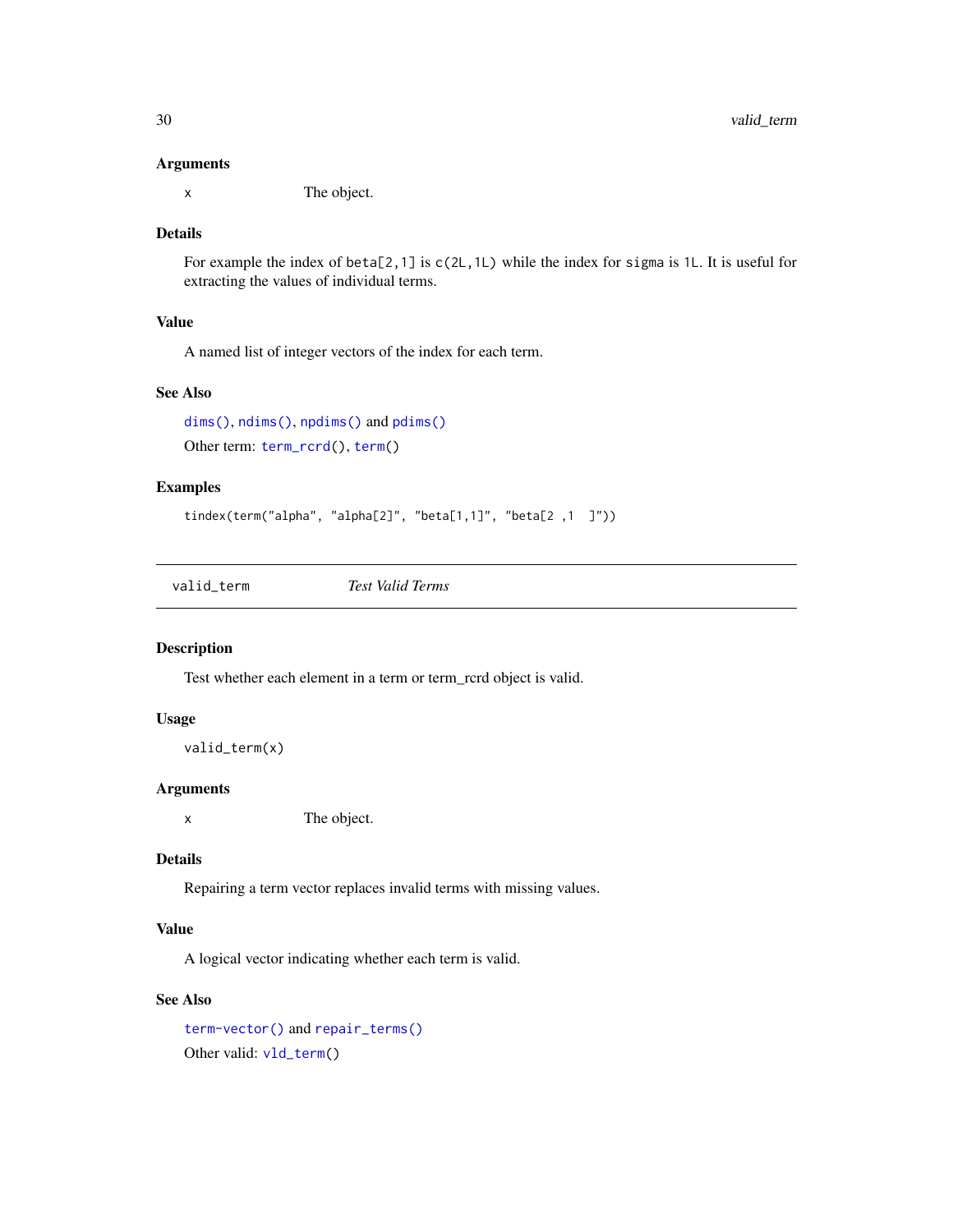#### <span id="page-30-0"></span>vld\_term 31

#### Examples

```
# valid term elements
valid_term(term("a", "a [3]", " b [ 1 ] ", "c[1,300,10]"))
# invalid term elements
valid_term(new_term(c("a b", "a[1]b", "a[0]", "b[1,]", "c[]", "d[1][2]")))
```
#### <span id="page-30-1"></span>vld\_term *Validate Term or Term Record*

#### <span id="page-30-2"></span>Description

Validates the elements of a term or term\_rcrd vector. Use [chk\\_s3\\_class\(\)](#page-0-0) to check if an object is a term or term\_rcrd.

#### Usage

```
vld_t term(x, validate = "complete")
```
x The object.

```
vld_term_rcrd(x, validate = "complete")
```
#### **Arguments**

|          | The opject.                                                                      |
|----------|----------------------------------------------------------------------------------|
| validate | A string specifying the level of the validation. The possible values in order of |
|          | increasing strictness are 'class', 'valid', 'consistent' and 'complete'.         |

#### Details

Internal validity of a term can be checked on three levels:

- "valid" checks that all terms are of the form  $x, x[\#]$ ,  $x[\#,\#]$  etc. where x is an identifier and # are positive integers.
- "consistent" checks that all terms are addressed with the same dimensionality; the terms x[1] and x[2,3] are inconsistent.
- "complete" checks that the values span all possible values across all dimensions; if  $x[3,4]$ exist, the vector must contain at least 11 more terms to be consistent  $(x[1,1]$  to  $x[1,4]$ ,  $x[2,1]$  to  $x[2,4]$  and  $x[3,1]$  to  $x[3,3]$ ).

Missing values are ignored as are duplicates and order.

#### Value

A flag indicating whether the condition was met.

#### Functions

• vld\_term\_rcrd: Validate Term Record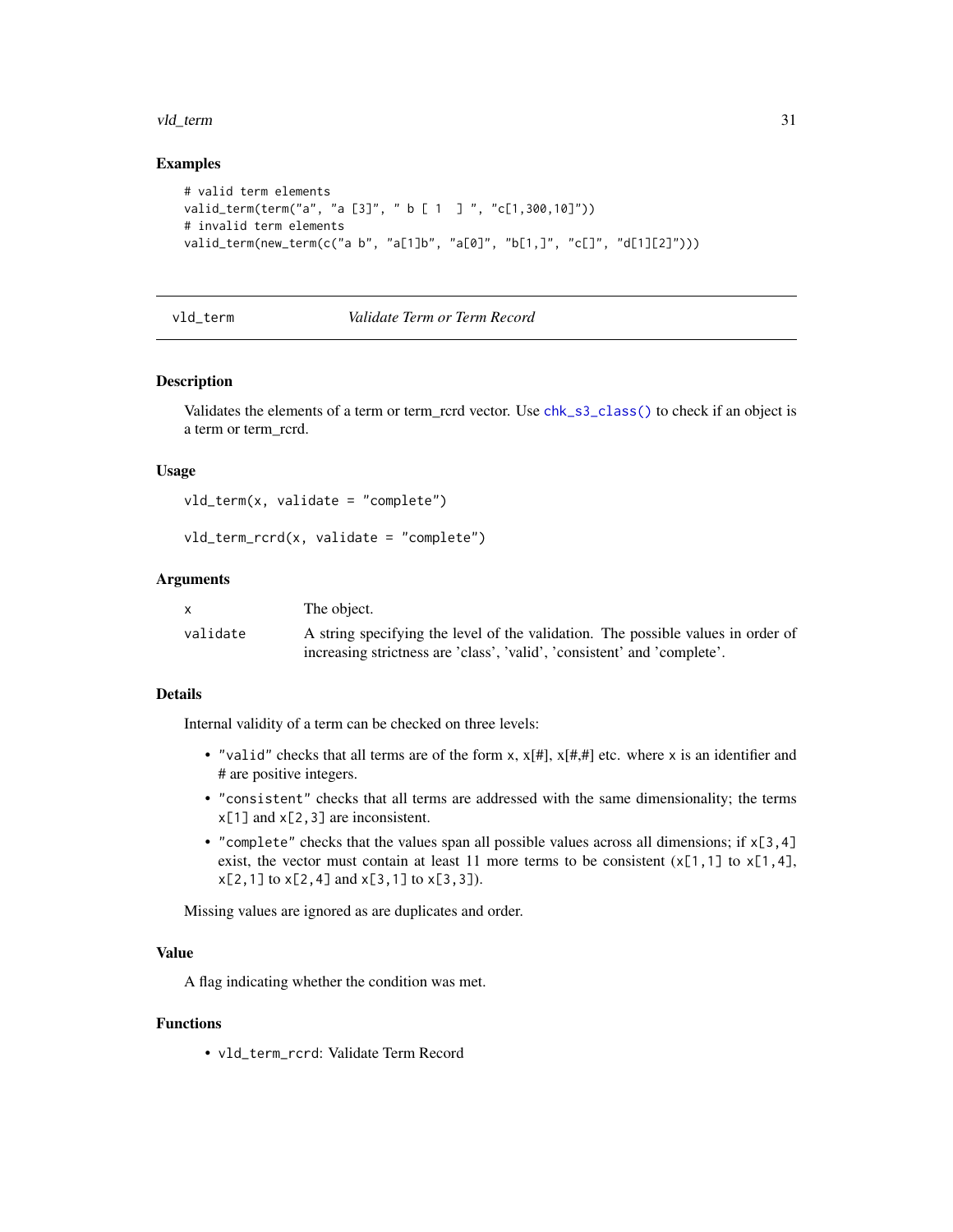32 vld\_term

#### See Also

[chk\\_term\(\)](#page-4-1) Other valid: [valid\\_term\(](#page-29-1)) Other valid: [valid\\_term\(](#page-29-1))

```
# vld_term
vld_term(c("x[2]", "x[1]"))
vld_term(term("x[2]", "x[1]"))
# vld_term_rcrd
vld_term_rcrd(c("x[2]", "x[1]"))
vld_term_rcrd(term_rcrd("x[2]", "x[1]"))
```
<span id="page-31-0"></span>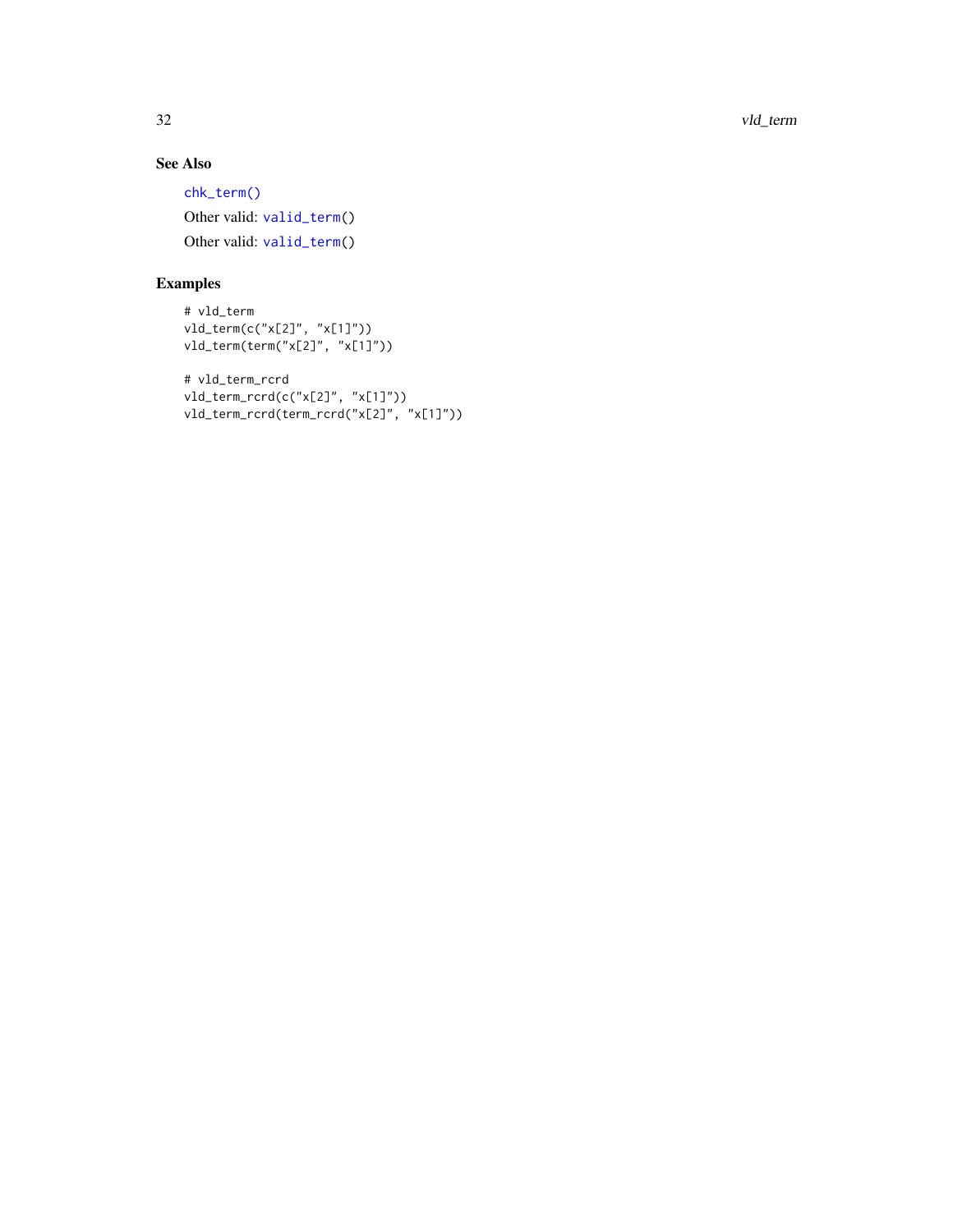# <span id="page-32-0"></span>Index

∗ datasets NA\_term\_ , [12](#page-11-0) NA\_term\_rcrd\_ , [12](#page-11-0) ∗ parameters pars.character , [18](#page-17-0) pars.default , [19](#page-18-0) pars.term , [19](#page-18-0) pars.term\_rcrd , [20](#page-19-0) pars\_terms , [21](#page-20-0) ∗ term term , [28](#page-27-0) term\_rcrd , [29](#page-28-0) tindex , [29](#page-28-0) ∗ valid valid\_term , [30](#page-29-0) vld\_term , [31](#page-30-0) as.term *(*as\_term *)* , [3](#page-2-0) as\_term , [3](#page-2-0) as\_term() , *[4](#page-3-0)* as\_term\_rcrd , [4](#page-3-0) base::dim() , *[8](#page-7-0)* chk\_s3\_class() , *[31](#page-30-0)* chk\_term , [5](#page-4-0) chk\_term() , *[32](#page-31-0)* chk\_term\_rcrd *(*chk\_term *)* , [5](#page-4-0) complete\_terms , [6](#page-5-0) complete\_terms() , *[9](#page-8-0)* consistent\_term , [7](#page-6-0) consistent\_term() , *[10](#page-9-0) , [11](#page-10-0)* dims , *[16](#page-15-0)* , *[22](#page-21-0) , [23](#page-22-0)* dims() , *[28](#page-27-0) [–30](#page-29-0)* dims.term , [7](#page-6-0) dims.term\_rcrd, [8](#page-7-0) is\_incomplete\_terms , [9](#page-8-0) is\_incomplete\_terms() , *[6](#page-5-0)* is\_inconsistent\_terms , [10](#page-9-0)

is\_term , [10](#page-9-0) is\_term\_rcrd , [11](#page-10-0) NA\_term\_ , [12](#page-11-0) NA\_term\_rcrd\_ , [12](#page-11-0) nchains , *[15](#page-14-0) [–18](#page-17-0)* ndims , *[8](#page-7-0)* , *[16](#page-15-0)* , *[22](#page-21-0) , [23](#page-22-0)* ndims() , *[28](#page-27-0) [–30](#page-29-0)* new\_term , [13](#page-12-0) new\_term() , *[14](#page-13-0)* new\_term\_rcrd , [13](#page-12-0) new\_term\_rcrd() , *[13](#page-12-0)* niters , *[15](#page-14-0) [–18](#page-17-0)* normalize\_terms , [14](#page-13-0) normalize\_terms() , *[24](#page-23-0)* npars , *[16](#page-15-0)[–18](#page-17-0)* , *[25](#page-24-0)* npars.term, [15](#page-14-0) npdims , *[8](#page-7-0)* , *[22](#page-21-0) , [23](#page-22-0)* npdims() , *[7](#page-6-0)* , *[28](#page-27-0) [–30](#page-29-0)* npdims.term , [15](#page-14-0) nsams , *[15](#page-14-0) [–18](#page-17-0)* nsims , *[15](#page-14-0) [–18](#page-17-0)* nterms , *[15](#page-14-0)* nterms.default, [16](#page-15-0) nterms.term, [17](#page-16-0) nterms.term\_rcrd , [17](#page-16-0) pars , *[15](#page-14-0)* , *[25](#page-24-0)* pars() , *[15](#page-14-0)* pars.character , [18](#page-17-0) , *[19](#page-18-0) [–21](#page-20-0)* pars.default , *[18](#page-17-0)* , [19](#page-18-0) , *[20](#page-19-0) , [21](#page-20-0)* pars.term , *[18](#page-17-0) , [19](#page-18-0)* , [19](#page-18-0) , *[21](#page-20-0)* pars.term\_rcrd , *[18](#page-17-0) [–20](#page-19-0)* , [20](#page-19-0) , *[21](#page-20-0)* pars\_terms , *[18](#page-17-0) [–21](#page-20-0)* , [21](#page-20-0)

pdims , *[8](#page-7-0)* , *[16](#page-15-0)* pdims() , *[28](#page-27-0) [–30](#page-29-0)* pdims.term , [22](#page-21-0) pdims.term\_rcrd , [23](#page-22-0)

repair\_terms , [23](#page-22-0)